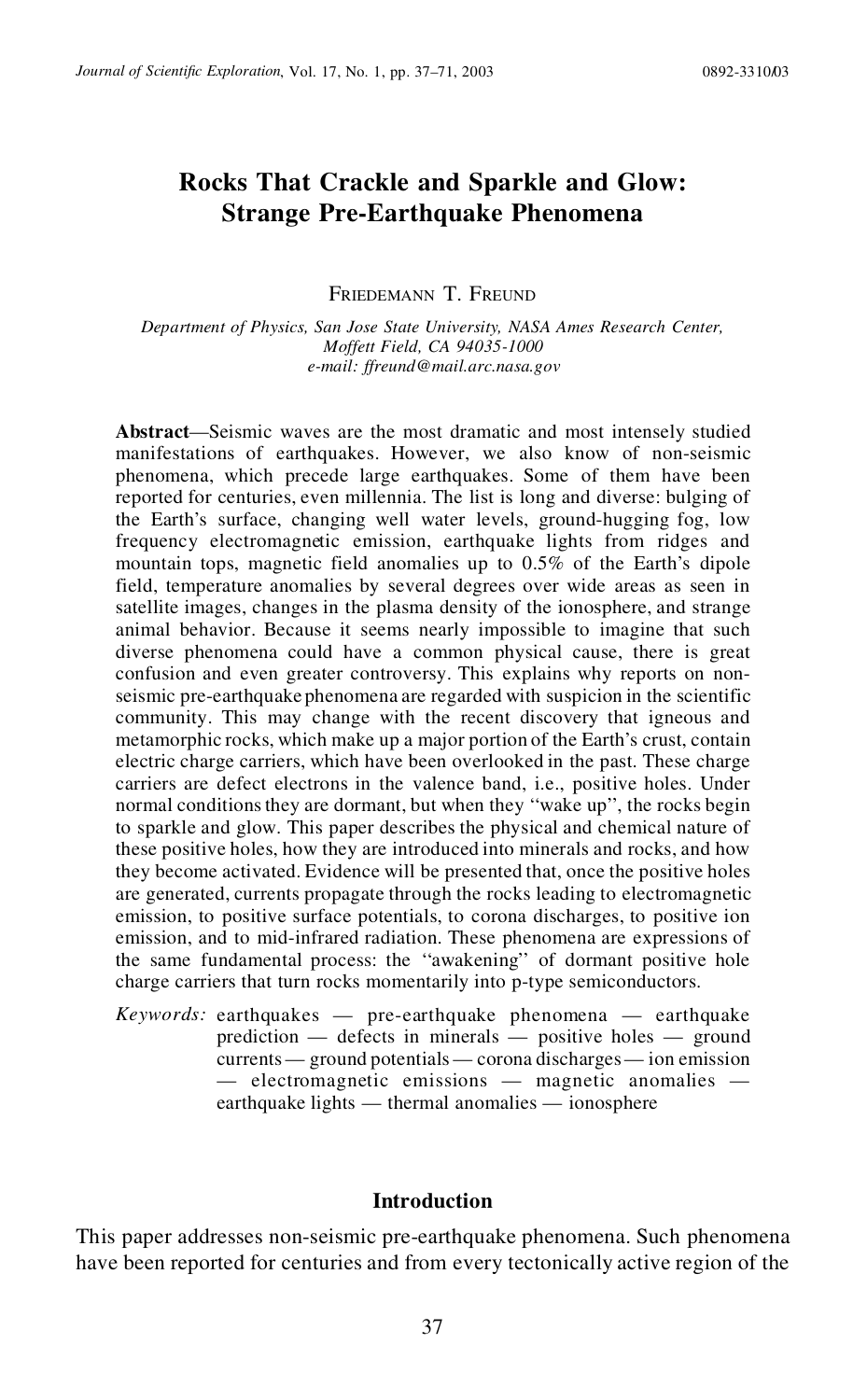world. Some have been well documented by decades of painstakingly detailed fieldwork. These non-seismic phenomena include observations as diverse as changing well water levels, ground-hugging fog, earthquake lights from ridges and mountain tops, low frequency electromagnetic emission, local magnetic field anomalies up to 0.5% of the Earth's dipole field, temperature anomalies by several degrees over wide areas as seen in satellite images, changes in the elevation of the Earth's surface, changes in the plasma density of the ionosphere, and—most enigmatic of all—strange animal behavior and possible human premonition of impending earthquakes (Tributsch, 1983). Some of these observations are part of mainstream science, such as changes in elevation and lateral movements of sections of the Earth's crust, studied by geodesic methods using satellite data and other techniques. Others are still considered enigmatic and controversial (Geller, 1997; Turcotte, 1991).

Three reasons can be identified why many in the geophysical community remain deeply skeptical towards most non-seismic pre-earthquake phenomena:

- (i) The reported phenomena are so varied that it is hard to believe that they could be correlated or caused by any one known process taking place in the Earth's crust;
- (ii) While some earthquakes produce recognizable non-seismic precursory phenomena, others of similar magnitude and similar geological settings fail to produce them;
- (iii) There seem to be no physical processes that could satisfactorily explain any one of the more enigmatic precursory phenomena, let alone their whole suite.

It is not the intent of this paper to review the range of non-seismic preearthquake phenomena, how difficult it is to observe them, and how efforts to find acceptable physical explanations have been frustrated in the past. These issues have been treated in some excellent papers and books (Gokhberg et al., 1995; Johnston, 1997; Sornette, 1999; Wyss & Dmowska, 1997). The approach taken here is different. We begin by accepting the notion that if phenomena have been reported so many times by a wide range of observers across centuries and from different parts of the world, they must hold some truth. If we cannot offer a good physical explanation, the reason could be that we still lack basic knowledge about the processes which underlie these phenomena.

We start with the question: What are the most fundamental physical processes that take place in the Earth's crust during the pre-earthquake period? As Alfred Wegener proposed early in the 1910s and 1920s (Wegener, 1966) and as mainstream geoscience finally accepted in the 1960s, the plates that form the Earth's surface are in constant motion. They shift relative to each other. They separate or collide or slide past each other. The plate movements are driven by convections in the Earth's mantle, which may originate deep at the mantle-core boundary or at shallower boundary layers marked by discontinuities in the density of the rocks. The forces that derive from these convections act slowly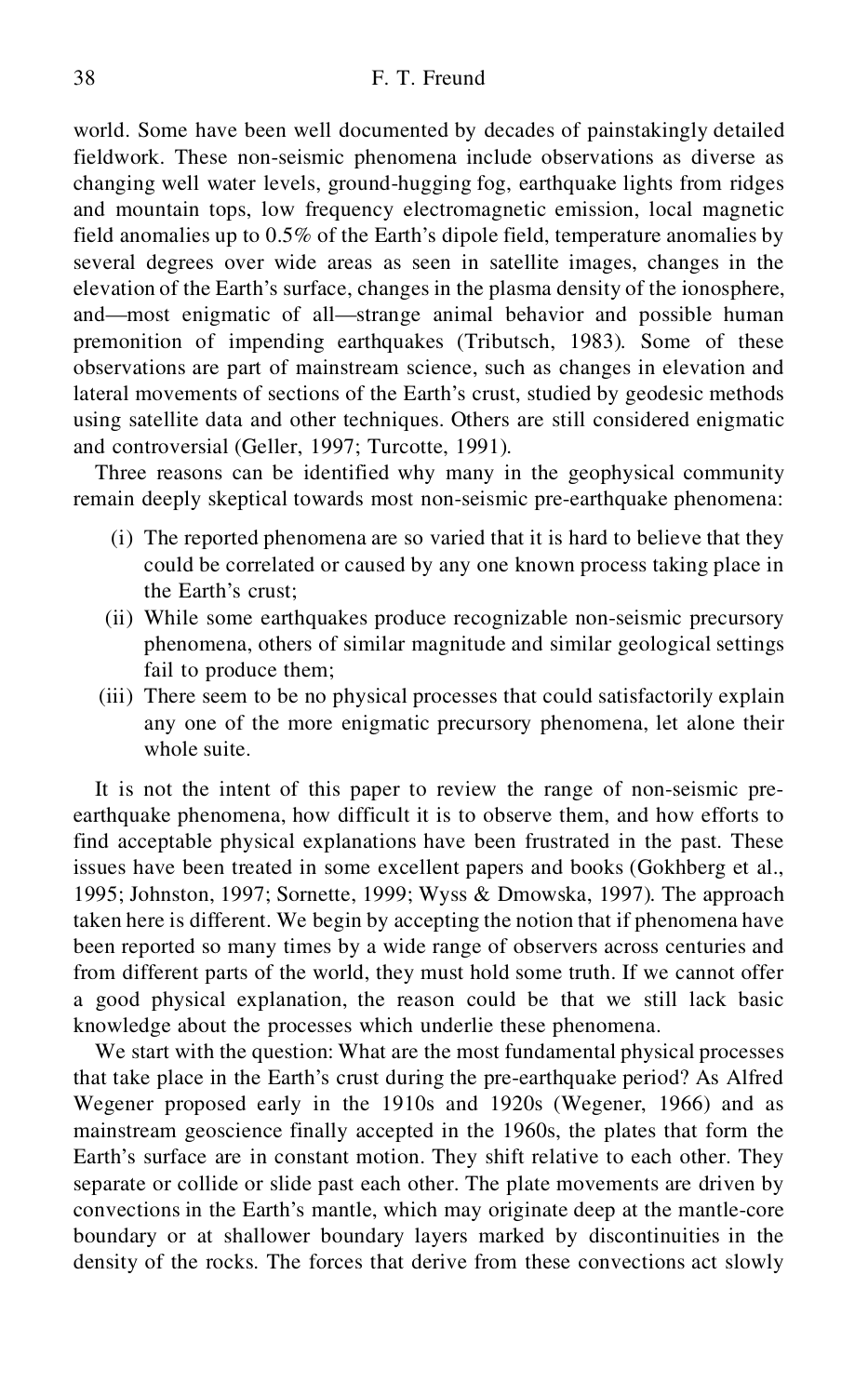but inextricably. The movements lead to stress wherever plates collide or rub against each other. As a result the rocks either yield or break. When they break, they suddenly release accumulated mechanical energy, causing large volumes of rock to jerk relative to each other along fault planes. This process converts stress energy into seismic waves that radiate from the fault plane and cause earthquakes.

Table 1 conveys the order of magnitude of the seismic energy released during earthquakes, compared to the energy released during explosions of TNT or Hiroshima-class nuclear bombs. Though large, the seismic energy radiated during catastrophic rock failure represents only a fraction of the total energy. A large portion goes into frictional heating of the rocks along the fault or may be converted into potential energy when tens of thousands of cubic kilometers of rocks are thrust upward, with displacements reaching at times several meters.

Another point is to be made regarding the distribution of the mechanical energy building up prior to an earthquake. It is physically unreasonable to presume that the stress energy, accumulated through the relative motion of two plates, would be released all at once during the moment of the earthquake. Some processes must take place before catastrophic failure, processes which channel or leak some of the stress energy into other, non-seismic processes. The question then becomes:

- What are these leakage channels?
- What physical effects do they produce?
- Do they cause recognizable precursory signals?

For this we look at the various processes that take place in the Earth's crust while the tectonic forces push or rub large volumes of rock against each other.

In the upper portions of the crust, where temperatures are moderate, generally not higher than  $300-400^{\circ}$ C, rocks tend to behave as brittle bodies, especially when dry or nearly dry. When one block of rock is pushed at a constant speed against another one, both deform. Starting from zero stress, the deformation will at first be elastic, as shown by the solid linear section of the stress-strain curve in Figure 1. An elastic response means that, if the pushing forces were removed, the brittle body would return to its original shape. When the range of elastic deformation is exhausted, plastic deformation sets in, as indicated by the nonlinear response.

On the scale of the individual mineral grains, which make up rocks, plastic deformation means that dislocations are generated and begin to move. Dislocations are linear defects in crystals where the lattice on one side is slightly off-set with respect to the lattice on the other side, for instance by one half or one quarter the distance between atoms or ions on regular lattice positions. Dislocations typically move by a process in which one atom or ion at a time jumps a short distance from one side to the other side. This ''zipper-like'' motion allows dislocations to move without the need to overcome very high activation energy barriers. As dislocations ''sweep'' or ''climb'' through the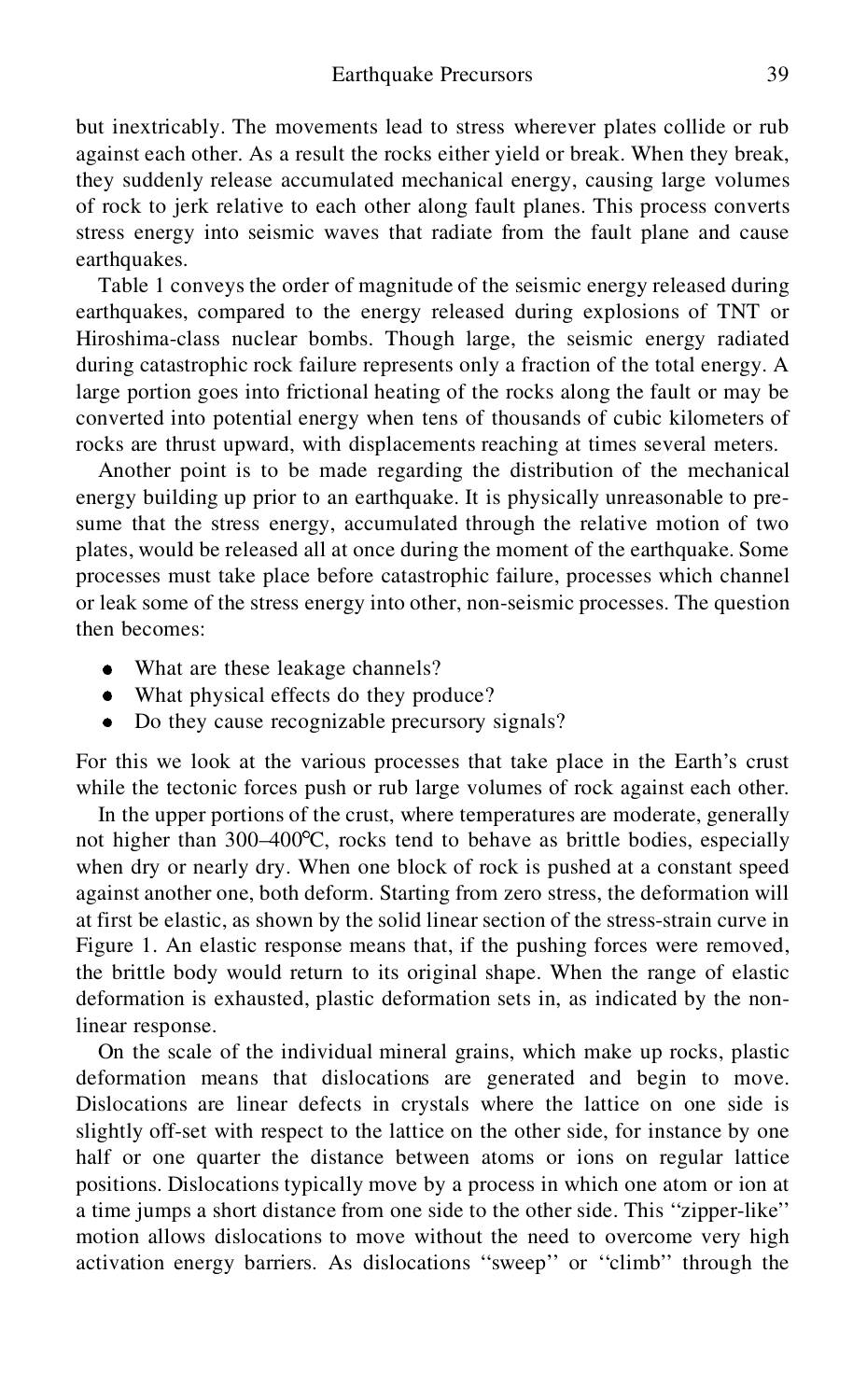| Earthquake<br>magnitude [M] | Energy [erg]         | Energy [tons TNT] | No. Hiroshima<br>nuclear bombs |
|-----------------------------|----------------------|-------------------|--------------------------------|
| 4.0                         | $6.3 \times 10^{17}$ | 15                | 0.001                          |
| 4.5                         | $3.6 \times 10^{18}$ | 85                | 0.006                          |
| 5.0                         | $2.0 \times 10^{19}$ | 480               | 0.03                           |
| 5.5                         | $1.1 \times 10^{20}$ | 2,630             | 0.2                            |
| 6.0                         | $6.3 \times 10^{20}$ | 15,000            |                                |
| 6.5                         | $3.6 \times 10^{21}$ | 86,000            | 6                              |
| 7.0                         | $2.0 \times 10^{22}$ | 478,000           | 30                             |
| 7.5                         | $1.1 \times 10^{23}$ | 2,640,000         | 200                            |
| 8.0                         | $6.3 \times 10^{23}$ | 15,000,000        | 1,000                          |
| 8.5                         | $3.6 \times 10^{24}$ | 86,000,000        | 6,000                          |
| 9.0                         | $2.0 \times 10^{25}$ | 480,000,000       | 30,000                         |

TABLE 1 Comparison Between the Seismic Energies Released During Earthquakes With Tons of TNT and Nuclear Bombs Equivalent

mineral structures, the crystals respond by changing their shape permanently (Miguel et al., 2001).

The plastic flow, made possible through the generation and ''climbing'' of dislocations, must eventually come to an end because, at high densities, dislocations tend to become entangled and locked. The next phase—still on a scale of atoms and individual mineral grains—involves the coalescence of dislocations. The microcracks thus formed grow to larger cracks, which in turn coalesce into fissures. Because microcracks and fissures occupy space, the volume of the rock now begins to increase. This is when geodesic methods may detect buckling of the Earth's surface, indicative of rocks deep underneath entering the phase of volume expansion (Brace et al., 1966; Lockner, 1995; Moore & Lockner, 1995; Tapponier & Brace 1976).

However, under the influence of the tectonic forces that do not relinquish pushing at a constant speed, any brittle system becomes increasingly unstable, as indicated in Figure 1 by the rapidly rising stress-strain curve and its asymptotic approach of infinity. Blocks of rock that enter this phase evolve toward criticality, with the possibility of sudden failure along some segment of a contact or fault as its natural outcome (Ohnaka, 1995; Renshaw & Schulson, 2001). When and where this failure may occur is part of the stochastic guesswork that seismologists have to rely upon when assessing the probability of an earthquake along a certain fault.

Viewed from this perspective, we identify one basic process on the atomic scale, nested between the elastic response and the onset of microcracking and cracking: generation and movement of dislocations. The dotted curve in Figure 1 traces schematically the rate of generation of dislocations dn/dt, where n is the number of dislocations and dt a time interval. Next we ask: What are the consequences when dislocations sweep though mineral grains?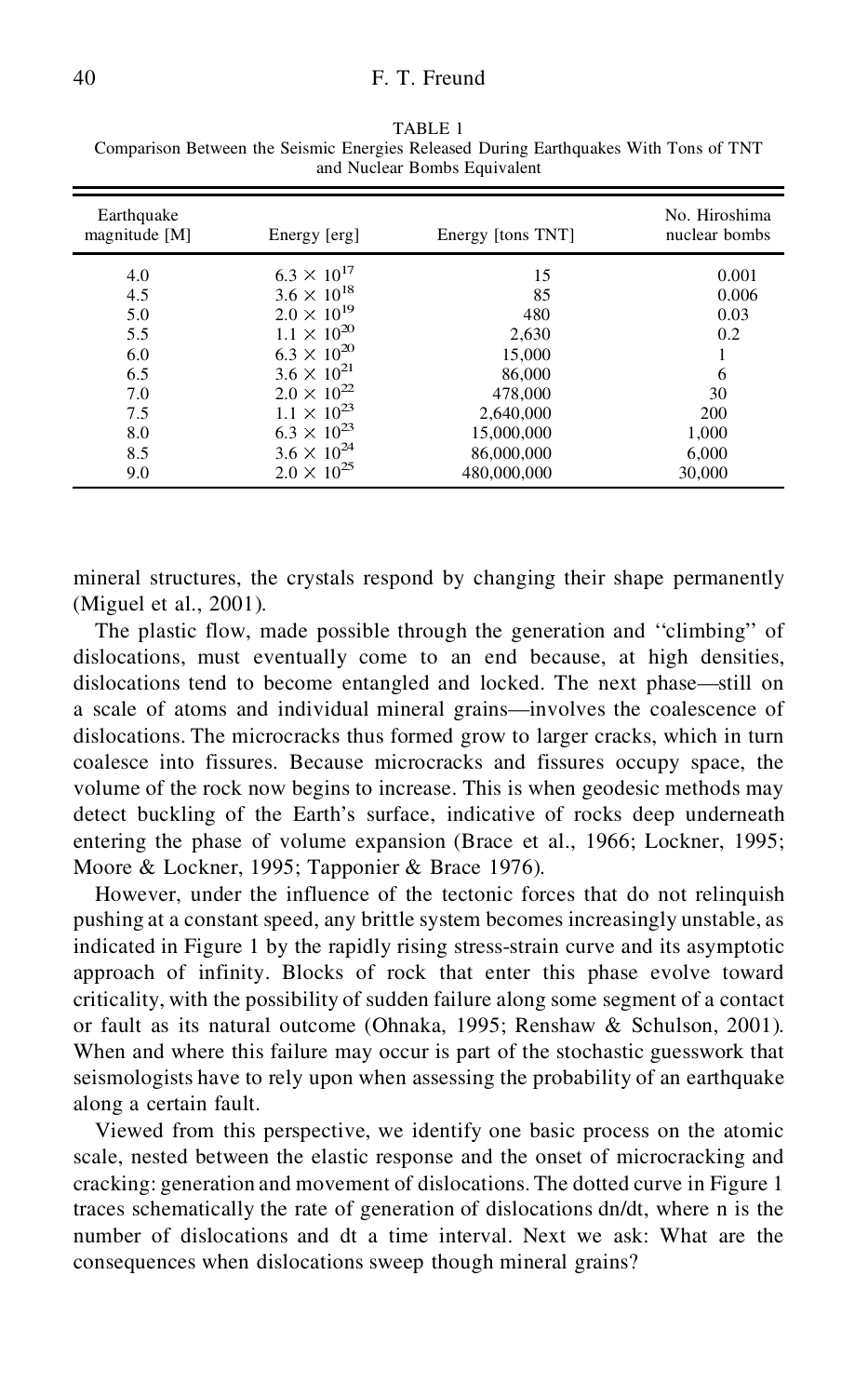

Fig. 1. Stress–strain curve (solid line) of a brittle material undergoing at first elastic, then plastic deformation, leading to failure, and rate of dislocation movement (dashed line).

### **Electric Charges in Rocks—Where Do They Come From?**

Several of the pre-earthquake phenomena listed at the beginning of this paper require as a *sine qua non* condition large electric currents flowing in the ground. Examples are local magnetic field anomalies and low frequency electromagnetic (EM) emissions, both of which have been documented beyond reasonable doubt prior to a number of well-studied earthquakes (Akinaga et al., 2001; Draganov et al., 1991; Fraser-Smith, 1992; Ohta et al., 2001; Parrot, 1994; Serebryakova et al., 1992). When local magnetic field anomalies occur during the weeks or days prior to a seismic event, they require electric currents of considerable magnitude. Obviously these currents did not flow before. Their generation is linked to the earthquake preparation process, but how this process works has remained a mystery. Likewise, if EM emissions are recorded from an area where an earthquake will occur, electric currents are required that vary with time.

Given this suspected linkage between the observed signals and the inferred currents we postulate that the generation of the electric currents is linked to the mechanical processes at depth, when rocks are subjected to ever-increasing stress, causing dislocations to form and to move.

For decades the attention of many researchers who take an interest in preearthquake phenomena has indeed focused on the generation of electric currents in the Earth's crust. Of all processes that have been discussed, two candidates have emerged with a physically well-understood mechanism of charge generation and separation. These are piezoelectricity and streaming potentials.

(i) Piezoelectricity describes a fundamental property of certain crystals that belong to non-centrosymmetric symmetry classes (Bishop, 1981; Finkelstein et al., 1973). Of all naturally occurring, rock-forming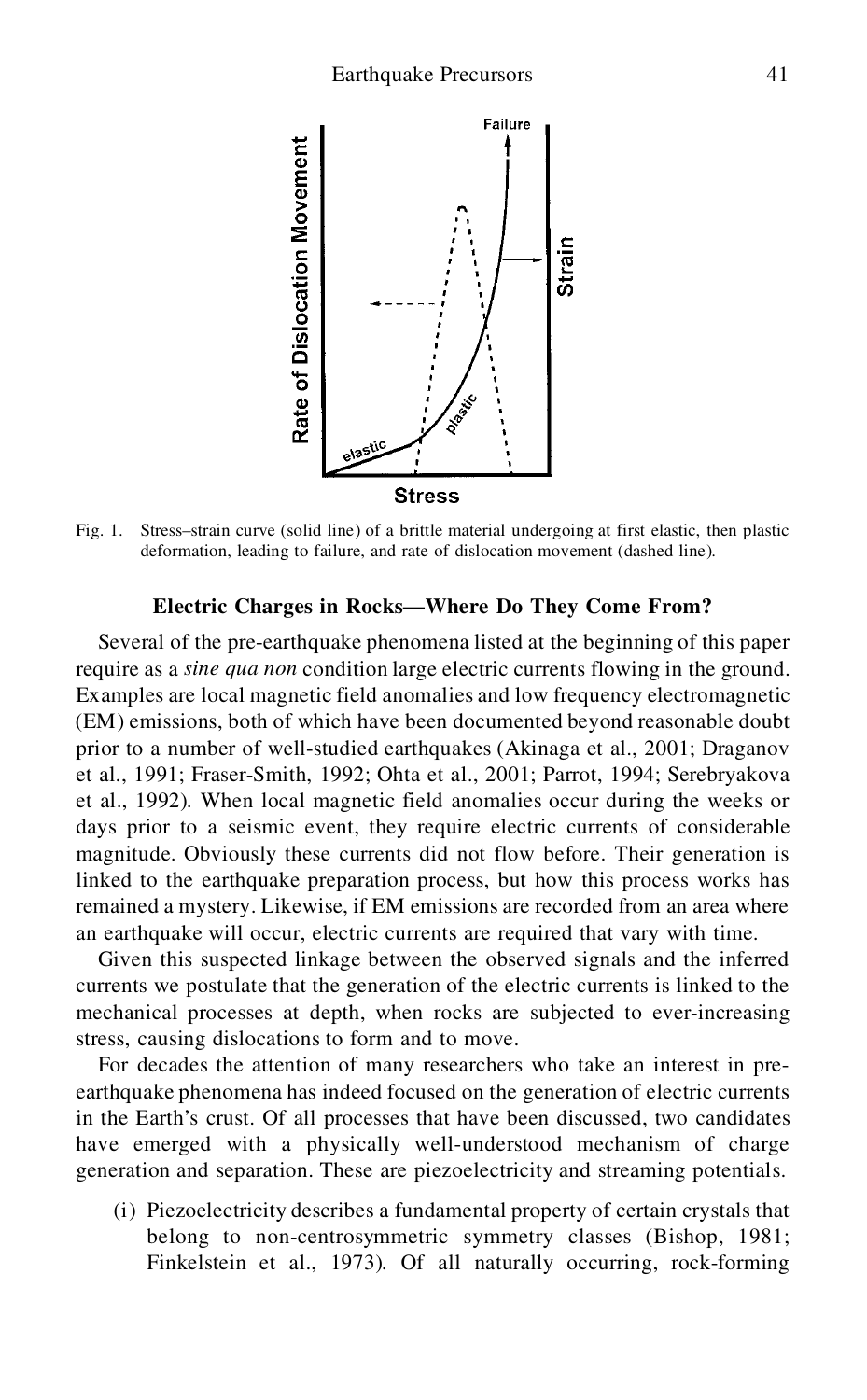minerals, only quartz falls into this category. Quartz crystals, when squeezed in certain crystallographic directions, generate  $\pm$  voltages on opposite surfaces due to minute displacements of their ions relative to each other along a polar axis. Within the validity of Hooke's law, i.e., within the range of elastic response, the voltages are proportional to the applied stress. When the stresses are high, the voltages generated can be large enough to draw sparks. This finds applications in household appliances, for instance in the ignition of gas-burning stoves. Conversely, if voltages are applied to quartz plates cut along certain crystallographic directions, via electrodes deposited on opposite faces, the crystals change their dimension. They become thinner or thicker depending upon the polarity of the applied electric field. This finds application in electronic devices such as quartz clocks, where the frequency of the applied electric field is tuned to the thickness of the quartz plates so that the quartz crystals go into resonant oscillations. In rocks such as granites, which contain a high percentage of quartz, the application of stress will of course lead to piezoelectric voltages on each individual quartz crystal. If the crystals are randomly oriented (which they normally are in batholitic rocks), the local piezoelectric voltages will cancel so that no long-range electric field is generated.

(ii) Streaming potentials describe the fact that, when fluids forcibly move through narrow openings and long capillaries of a porous body, there are always some electric charges, which adsorb on the walls of the flow channels. The fluid retains charges of opposite sign to those that have been absorbed by the walls. As it moves on, charge separation takes place (Bernabé, 1998; Revil et al., 1999). In highly insulating fluids such as transformer oil or aircraft fuel, which are pumped through long narrow conduits, streaming potentials can generate very high voltages that can cause sparks with disastrous consequences(Oommen, 1988). In natural systems, in porous rocks through which water or brines forcibly flow along a pressure gradient, the voltages that build up as a result of streaming potentials are limited by the inherent ionic conductivity. At concentrations of dissolved salts as commonly encountered in aqueous pore fluids, the maximum voltages may be as low as a few millivolts over distances as large as a kilometer (Jouniaux et al., 2000; Morgan et al., 1989; Morrison et al., 1989).

Even though simple laws of physics limit the usefulness of piezoelectricity and streaming potentials as a mechanism to generate large currents in the ground, both processes have been widely invoked to explain EM emissions and magnetic anomalies before earthquakes. Unfortunately, neither piezoelectricity nor streaming potentials stand up to scrutiny, unless boundary conditions are allowed to exist, which are generally thought to be quite unrealistic. Therefore, some other processes have been considered, such as triboelectricity, which is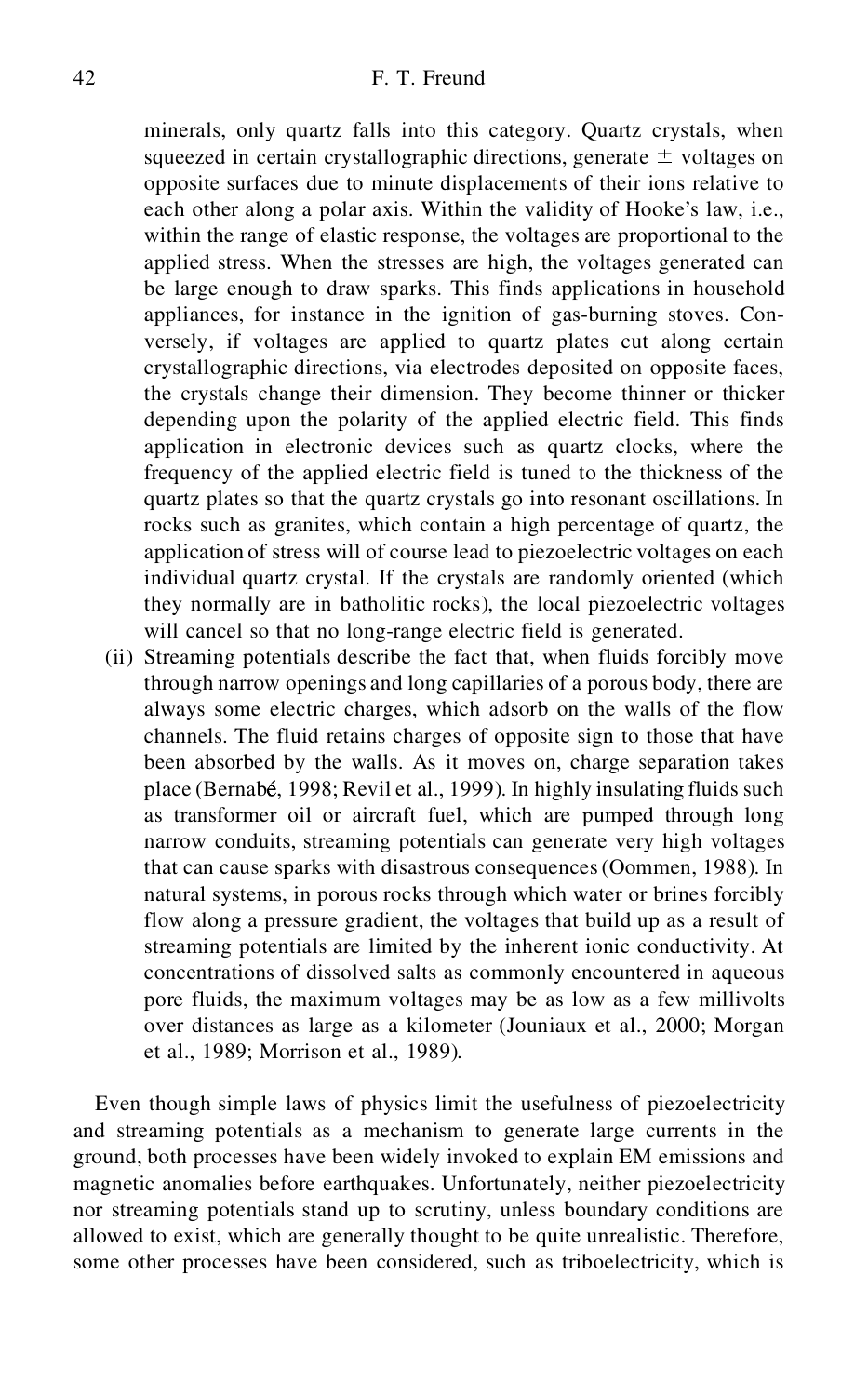loosely used to describe any form of electrification during fracture (Balbachan & Parkhomenko, 1983; Iwamatsu, 1986; Molchanov & Hayakawa, 1998).

Thus we are faced with a conundrum: There seems to be no *bona de* physical process by which electric currents, i.e., currents of sufficient magnitude, could be generated in crustal rocks.

### **Electrical Conductivity of Rocks**

At this point it is advisable to revisit the question of electrical conductivity of minerals and rocks. Oxide and silicate minerals that make up the bulk of the igneous and high-grade metamorphic rocks in the Earth's crust are mostly good insulators. Except for sulfide minerals, which are often quite conductive, the only oxide mineral that shows an appreciable electronic conductivity is magnetite, Fe<sub>3</sub>O<sub>4</sub>. In magnetite, Fe<sup>2+</sup> and Fe<sup>3+</sup> alternate on neighboring sites, allowing for  $Fe^{2+}/Fe^{3+}$  valency fluctuations to delocalize over the cation sublattice and to thus conduct electricity (Dieckmann, 1986; Stacey & Johnston, 1972). All other rock-forming minerals, including silicate minerals that are rich in transition metals in different oxidation states, are non-conductors. If the minerals do not conduct electricity, the rocks, which they form, must also be considered good insulators, at least as long as they are dry.

There are only a limited number of publications on the electrical conductivity of minerals and rocks coming from arelatively small group of dedicated researchers who have built their careers around such laboratory measurements. They have determined that the only significant electrical conductivity in minerals and rocks is caused by ionic conductivity. For ions to contribute to the transport phenomena, however, high temperatures are needed. For instance, in MgO, which can serve as a model, ionic conductivity is dominated by  $Mg^{2+}$ cations hopping into  $Mg^{2+}$  vacancies, and this process sets in at around 700°C. In olivine,  $(Mg, Fe)_{2}SiO_{4}$ , the onset of conductivity is placed between 700 and  $800^{\circ}$ C. Any conductivity below this temperature range is thought to be due to adventitious ''dirt'' or to mysterious carbon films on the surface of samples (Constable & Duba, 1990; Schock et al., 1989; Wanamaker & Duba, 1993). Likewise for rocks, conductivity is believed to be essentially nil until the temperature reaches high enough values to lead to partial melting, at least along the grain boundaries (Roberts et al., 1999). Once partial melt forms, with or without participation of water, ionic conductivity becomes great (Hermance, 1979; Matsushima, 1989). If enhanced conductivity is observed at lower temperatures, it is dismissed as being due to either insufficient drying or to intergranular carbon films (Constable & Duba, 1990; Roberts et al., 1999; Shankland et al., 1997).

Given that this published information comes from respected laboratories where the electrical conductivity of minerals and rocks has been routinely measured for decades, those in the geoscience community who tried to understand earthquake-related electrical phenomena were faced with a dilemma.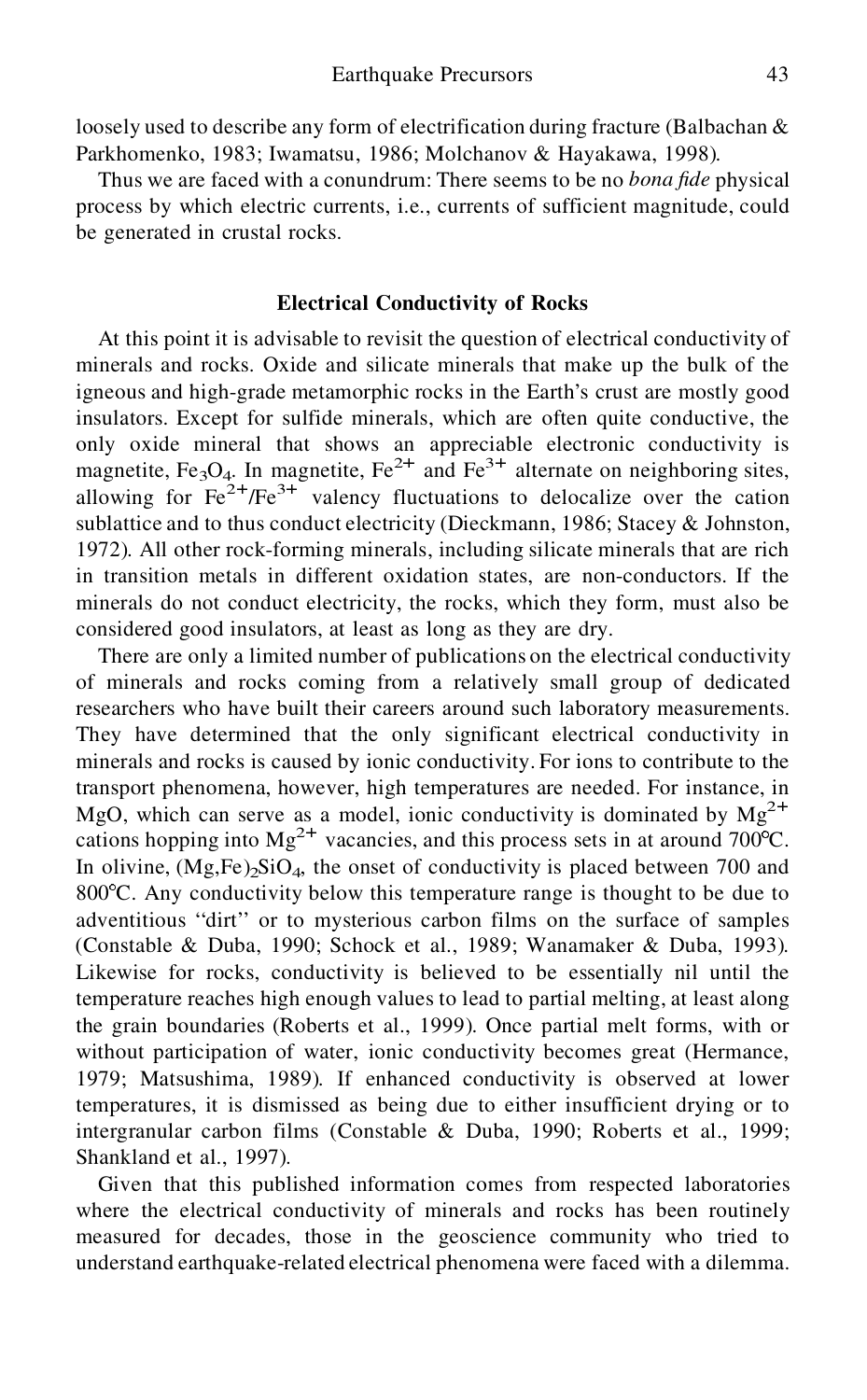Based on the reported laboratory results of electrical measurements, no mechanism seemed to exist that could account for the generation of those large currents in the Earth's crust, which are needed to explain the strong EM signals and magnetic anomalies that have been documented before some earthquakes. Therefore, the only available alternatives were piezoelectric effects and streaming potentials. However, as most researchers acknowledge upon closer scrutiny, piezoelectricity and streaming potentials are inadequate in more than one respect to generate large currents in crustal rocks. This led to an irreconcilable conflict between field observations and our capability to provide a physically meaningful and substantiated explanation.

Unfortunately, when a set of observations cannot be explained within the framework of existing knowledge, the tendency is not to believe the observation. Therefore, a general *malaise* has taken root in the geophysical community when it comes to the many reported non-seismic and non-geodesic pre-earthquake phenomena.

### **Imperfectly Designed Electrical Conductivity Measurements**

Here we take a different approach. Instead of accepting ''existing knowledge'', we raise the question whether the experiments, on which such ''existing knowledge'' has been built over the course of decades, may have been performed inadequately and may have therefore led to ''wrong'' results. These ''wrong'' results then became part of mainstream science. To substantiate our point we take a closer look at the way electrical conductivity experiments of minerals and rocks are routinely performed.

Figure 2 depicts typical sample configurations used in electrical conductivity experiments of poorly conducting single crystals. First, samples are prepared with well-defined and clean surfaces. The goal is to measure the electrical conductivity through the bulk. The simplest configuration shown in Figure 2a is rarely or never used, because currents that flow along the surface of the sample tend to overwhelm those that flow through the bulk. As a remedy against this ''dirt'' effect, a guard electrode is applied as shown in Figure 2b. Its function is to ground any undesirable surface current.

The literature on electrical conductivity measurements of minerals and highly insulating oxide materials like MgO is replete with cryptic hints regarding how difficult it is to properly eliminate surface conductivity. These hints are usually buried in the section where the sample preparation is described. For instance, the authors may state that the mere application of a guard electrode was not enough to eliminate surface conductivity, implying that the assumed layer of ''dirt'' on the sample surface continues beneath the guard, causing leak currents. To overcome this problem the researchers routinely resort to prolonged high temperature treatments, for instance in vacuum for MgO or in reduced  $CO/CO<sub>2</sub>$  gas mixtures for olivine and other minerals, which come from crustal or the upper mantle environments that are naturally reduced (Constable & Duba, 1990). Seldom is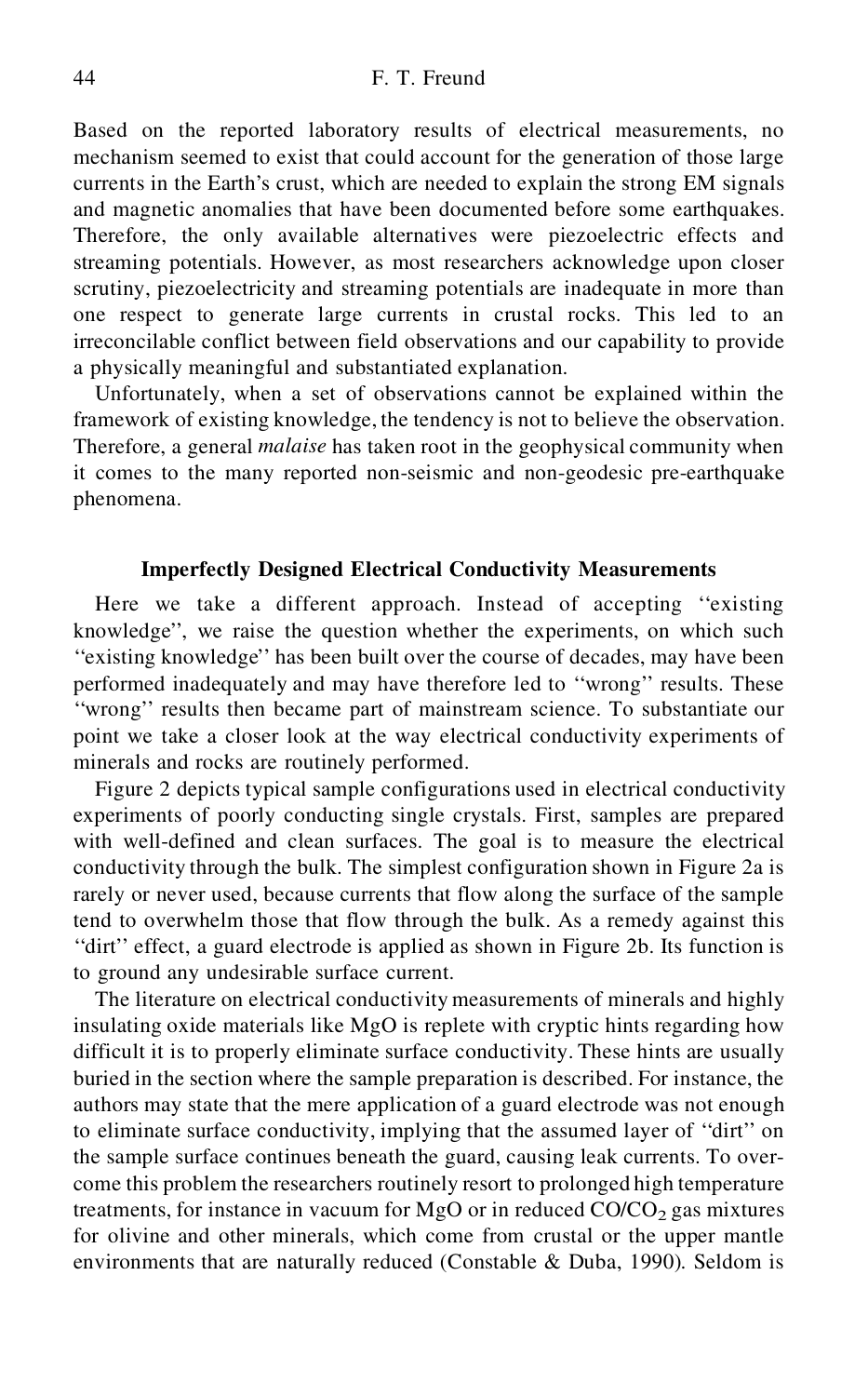

Fig. 2. Sample-electrode arrangements for electrical conductivity experiments. (a) Two electrodes. (b) Two electrodes plus guard electrode to drain surface conductivity to ground.

there any detailed description of how exactly the conditioning of the sample at high temperatures was done, though the procedure can often be gleaned from the context: samples are nearly always subjected to high temperatures for a long time, long enough to make sure that the unwarranted surface conductivity is reduced by orders of magnitude or is eliminated.

Of course, such any prolonged high temperature pretreatment is done with the best intentions. The aim of the researchers is to achieve conditions under which a given sample exhibits a reproducible conductivity response to start with and can subsequently be subjected to controlled conditions, most commonly different oxygen partial pressures or fugacities. Measurements performed under such conditions then provide insight into the ionic conductivity. The underlying rationale is that ionic conductivity is the only conductivity mechanism that counts (Ballhaus et al., 1990; Duba et al., 1974; Ryerson et al., 1989).

A question that seems to have never been asked is: Could it be that the enhanced surface conductivity at moderately high temperatures, before the onset of ionic conductivity in essentially all oxide and silicate materials, both in laboratory-grown single crystals and natural minerals and rocks, is not really a ''dirt'' effect? Maybe the experiments that have been designed to annihilate this so-called ''dirt'' conductivity destroyed an important piece of information that is germane to the samples under study? Maybe the long-sought answer lies in this lost information?

### **Enhanced Surface Conductivity Is Not a Dirt Effect**

The very first hint that there is something weird about oxide materials was obtained in the mid-1970s through a study of finely divided MgO, which had been prepared by thermally decomposing ultra–high purity  $Mg(OH)$ <sub>2</sub> (Martens et al., 1976). Residual hydroxyl anions,  $OH^-$ , which became trapped in the MgO crystallites as they formed from the collapsing  $Mg(OH)_2$  structure, did not combine to split off water as expected,  $2 \overline{OH} = \overline{O^2} + H_2O$ , but rather yielded  $H_2$  molecules instead. The amount of  $H_2$  released from these MgO samples was astounding, of the order of 1–2% relative to the number of  $O^{2-}$  in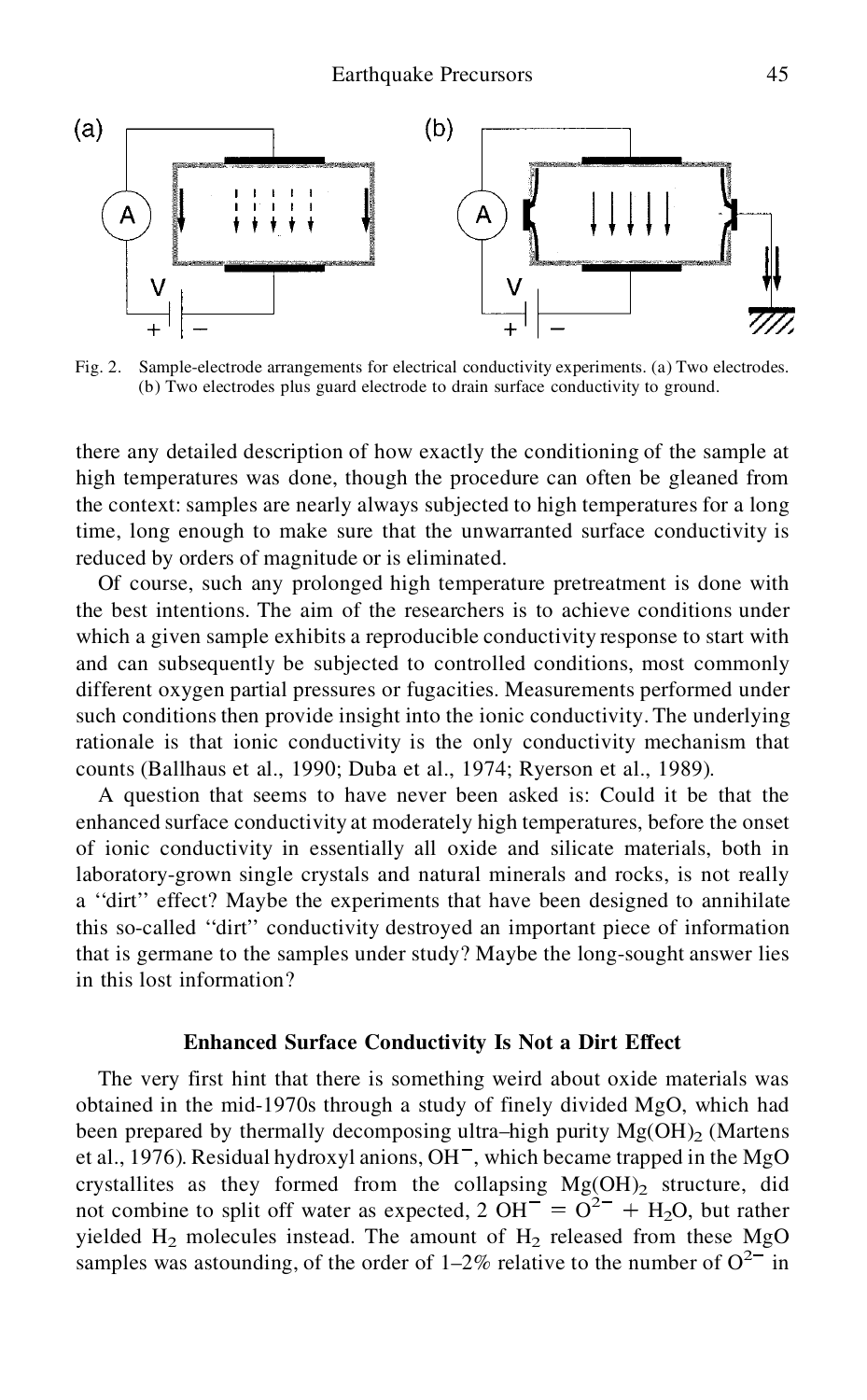the system. Since the MgO used in these experiments was of ultra-high purity, with less than 5  $\times$  10<sup>-6</sup> (5 ppm) cation impurities, the evolution of H<sub>2</sub> could only be understood, if we assumed that the oxygen in its prevailing 2-oxidation state had provided the electrons needed to reduce two protons to hydrogen molecules: 2 H<sup>+</sup> + 2 e<sup>-</sup> = H<sub>2</sub>. This led to the formulation of a reaction, 2 OH<sup>-</sup>  $O_2^{2-}$  + H<sub>2</sub>, with two oxygens changing from the 2- to the 1-oxidation state and subsequently forming an  $O^-$ - $O^-$  bond known as a peroxy bond.

Such a reaction belongs to the group of redox conversions, in the course of which reaction partners exchange electrons in such a way that one partner becomes reduced, while the other becomes oxidized. What was unusual about the proposed conversion of  $OH^-$  pairs to peroxy plus molecular  $H_2$  was that oxygen had to act as the electron donor. Oxygen, however, is known not to donate easily an electron to a proton. In fact, an electron transfer from oxygen normally takes a relatively large amount of energy. This is borne out by the fact that one of the glorious ''inventions'' of Life is oxygenic photosynthesis, where an  $H<sub>2</sub>O$  molecule is split into its components  $H$  plus  $O$  through an intricately complex biochemical reaction pathway, with the help of sunlight.

At first, the observation of  $H<sub>2</sub>$  coming off finely divided MgO during the decomposition of  $Mg(OH)_{2}$  was thought to be an oddity, of interest only to understanding catalytic reactions (Martens et al., 1976). By the early 1980s, however, it had become clear that the same redox conversion takes place in MgO single crystals grown from an  $H_2O$ -laden melt, which retained some dissolved water in the form of  $OH^-$  (Freund & Wengeler, 1982). It was also noted that the presence of oxygen in 1- oxidation state in the matrix of MgO had a profound effect on the electrical conductivity of MgO single crystals (Kathrein & Freund, 1983). Further studies indicated that this redox conversion is not limited to MgO. The same type of *in situ* redox conversion also takes place in other crystals, including silicate minerals that crystallized in  $H_2O$ -laden environments, where the  $O^-$ - $O^-$  bond of the peroxy anion in MgO would have to be replaced by a peroxy link of the type  $O_3Si/^{OQ}$ Si $O_3$  (Freund, 1987). The ubiquity of this reaction is due to the fact that any oxide or silicate mineral crystallizing in an  $H<sub>2</sub>O$ -laden environment is bound to incorporate small amounts of  $H_2O$  in the form of OH<sup>-</sup>. Apparently, wherever OH<sup>-</sup> pairs exist in these mineral matrices, the stage is set for this unusual redox conversion. This, however, implies that minerals in any terrestrial igneous and high-grade metamorphic rocks will contain at least a fraction of their oxygen anions in the  $-1$  oxidation state, presumably in the form of peroxy bonds in their crystal structures.

### **Valency Fluctuations on the Oxygen Sublattice**

In essence, an  $O^-$  in a matrix of  $O^{2-}$  represents a defect electron or "hole" that resides in the O 2p-dominated valence band, also known as a positive hole or p-hole for short. As long as the peroxy bonds remain intact, the p-holes are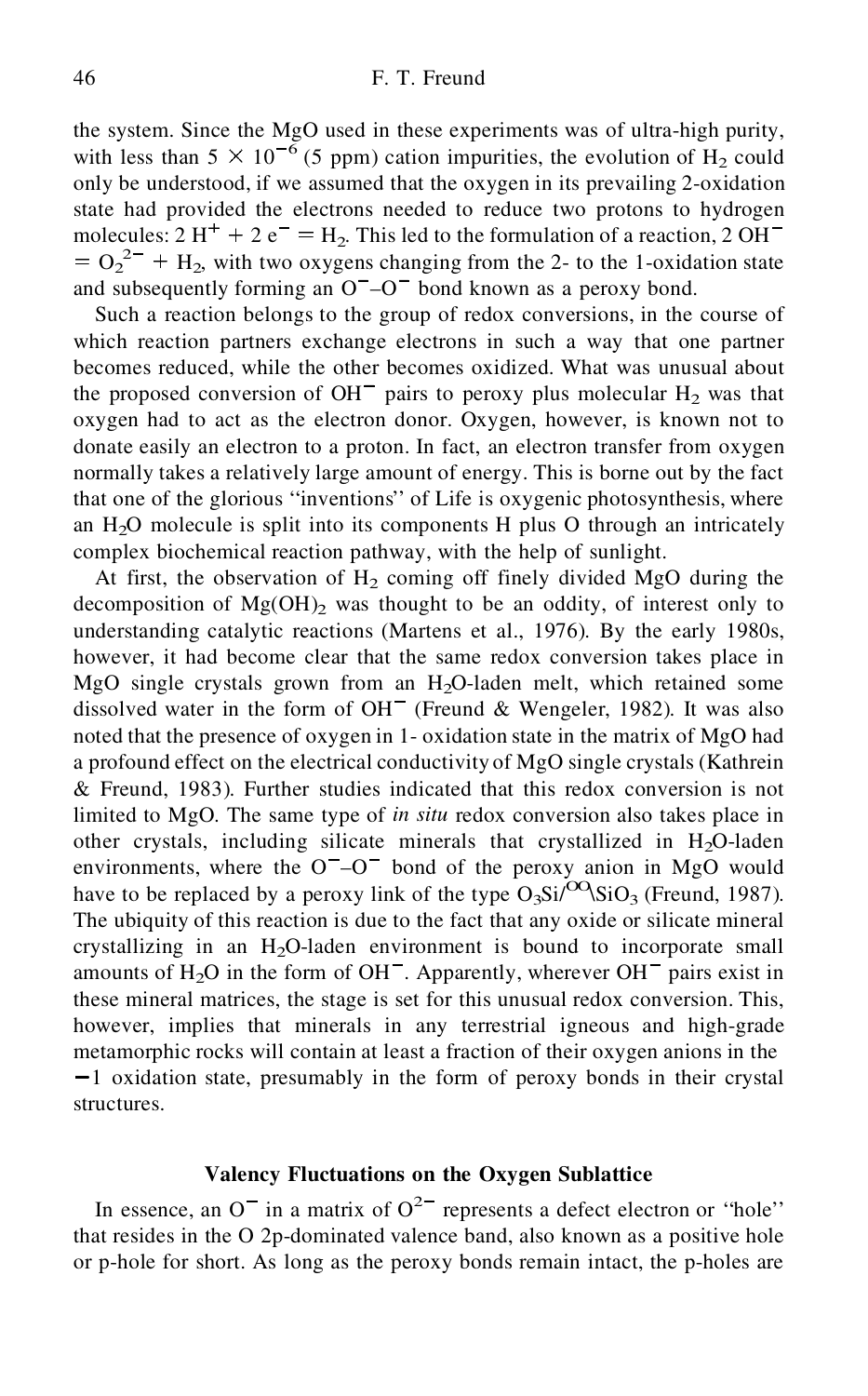self-trapped, immobilized in the MgO matrix and, hence, do not contribute to the electrical conductivity. In order to make such a contribution, the  $O<sup>-</sup>-O<sup>-</sup>$  bonds or  $O_3Si^{OO}$  Si $O_3$  links have to be broken. To underline the semiconductor aspect of our approach we designate the intact  $O^-$ – $O^-$  bond or  $O_3Si^{OO}(SiO_3)$  link as ''positive hole pair'', or PHP.

A major step towards a better understanding of p-holes in an otherwise insulating material like MgO was brought about by a theoretical analysis from a semiconductor viewpoint (King & Freund, 1984). The result most directly relevant to our discussion of the contribution to the electrical conductivity was that when p-holes are activated in a medium with a dielectric constant  $\varepsilon_{\text{sample}}$ surrounded by a medium of a lower dielectric constant  $\varepsilon_0 = 1$  as vacuum or  $\varepsilon_0 \approx$ 1, such as air, they will redistribute in such a way as to form a thin surface charge layer.

This theoretical prediction allowed us to approach the question of enhanced surface conductivity from an entirely new perspective. Instead of treating enhanced surface conductivity as a ''dirt'' effect, which has to be eliminated before any meaningful conductivity measurements can be made, it now appeared that this annoying surface conductivitymight in fact be an integral part of the minerals and rocks under study. Suddenly both the surface charge layer and enhanced surface conductivity were consequences of the way conductivity experiments are carried out and, in fact, have to be carried out in the laboratory. Indeed, in order to measure the conductivity of any mineral or rock in the laboratory, it is necessary to remove the samples from their environments, i.e., from the medium of the same dielectric constant  $\varepsilon$ <sub>sample</sub>, in which they had resided within the Earth. The samples are then placed in a medium with a lower dielectric constant, vacuum with  $\varepsilon_0 = 1$  or air with  $\varepsilon_0 \approx 1$ . Under these conditions, once activated, the p-holes are bound to come to the surface and form a surface charge layer. This must create problems for conductivity experiments. Vexing as this may be, we have to recognize that the p-holes and their enhanced surface conductivity contribution are an integral part of the minerals or rocks under study, and to annihilate them through extended high temperature pretreatment, as has been routinely done for decades in all conductivity measurements, alters the samples in a significant way.

By the late 1980s we had developed a new technique, Charge Distribution Analysis (CDA), based on measuring the dielectric polarization in an electric field gradient of reversible polarity, contact-free, under minimum perturbation conditions (Freund et al., 1989). CDA enabled us for the first time to ''see'' positive charge layers appearing on the surfaces of otherwise insulating dielectric materials when PHPs start to dissociate and to inject p-holes into the valence band. By the mid-1990s we had combined CDA with electrical conductivity, magnetic susceptibility, thermal expansion, and refractive index measurements of MgO, each technique shedding light on a different aspect of the thermally induced dissociation of lattice-bound PHPs and on the concomitant generation of p-hole charge carriers (Freund et al., 1993, 1994).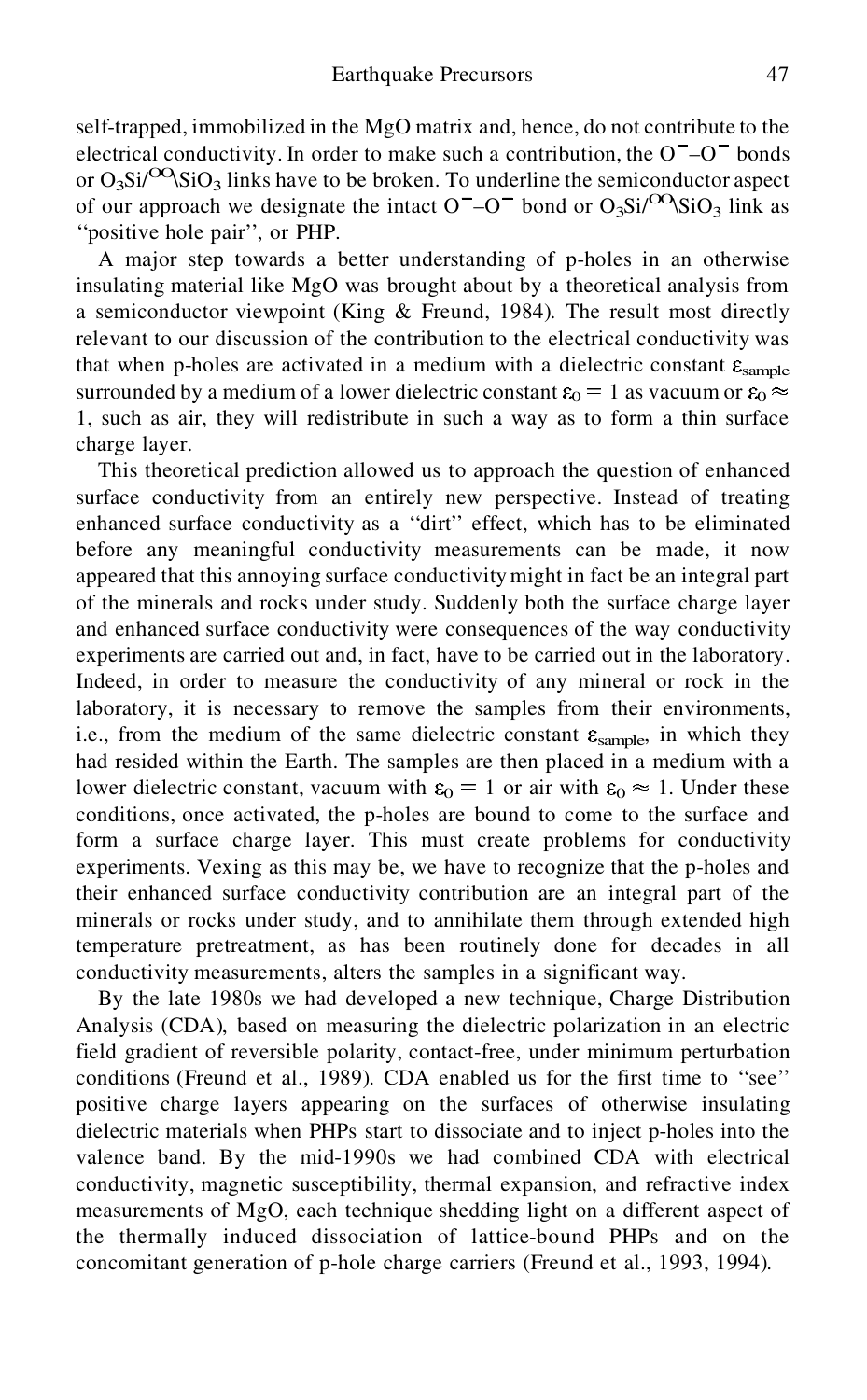When CDA was applied to olivine, evidence was obtained that olivine crystals from the upper mantle also contained PHPs. Upon heating olivine crystals, PHPs in their structure generated p-holes under almost the same conditions as in MgO. Hence, these p-holes were expected to influence the electrical conductivity of olivine in a similar way as they had done in MgO. Other minerals, such as feldspars and garnet, or rocks from various environments, such as dunite, andesite and diorite, exhibited a similar CDA response indicative of p-hole charge carriers.

There was sufficient indication to make the rather sweeping statement that PHPs are probably present in most if not all minerals and rocks from igneous or high-grade metamorphic environments that crystallized from  $H_2O$ -laden environments. Publishing such observations and their implied consequences in the mainstream geoscience journals, however, proved difficult. The reviewers argued that because PHPs are, chemically speaking, peroxy entities and, hence, highly oxidized, they should not exist in any mineral or rock from a reducing environment. This argument is, of course, fallacious because it presupposes thermodynamic equilibrium conditions. The redox conversion of  $OH^-$  pairs to  $O^-$  – $O^-$  plus  $H_2$  takes place during cooling in a temperature range, around 400–  $500^{\circ}$ C, where thermodynamic equilibrium with respect to major structural adjustments can no longer be achieved and conditions can be sustained in minerals that are in a metastable equilibrium state (Freund, 2002b).

### **Waking Up p-Holes With a Bang**

Whereas all electrical conductivity and CDA measurements mentioned so far were done as a function of temperature, i.e., by heating the samples, there was one experiment which suggested that PHPs may also be activated by other means. Upon fracturing MgO crystals in front of a fast mass spectrometer we noted the rapid evolution of atomic oxygen from the fracture surface, within usec, followed by an evaporation of  $Mg$  atoms, which lasted up to 300 msec (Dickinson et al., 1986, 1987). To understand these observations we had to assume that PHPs were activated by the sharp, intense acoustic wave, which the brittle fracture generated. The p-holes thus released came to the surface and disproportionated:  $0^- + 0^- = 0^{2-} + 0$ . Once the outermost layer of oxygen was lost, the exposed  $Mg^{2+}$  apparently took over electrons from additional O<sup>-</sup> arriving at the surface:  $2\overline{O}^{-1}$  Mg<sup>2+</sup> =  $2\overline{O}^{-2}$  + Mg.

Realizing that PHPs can apparently be activated by a passing acoustic wave suggested that the activation involved straining or bending the  $O^-$ – $O^-$  bond or  $O_3$ Si/<sup>OO</sup>\SiO<sub>3</sub> link. If this was true, any process that causes the O<sup>-</sup>-O<sup>-</sup> bond or  $O_3$ Si/ $O_3$  link to bend or "wiggle" could potentially break the coupling and liberate p-holes.

The first series of experiments to pursue this idea involved impact experiments on rocks. A bullet that hits a target rock sets the clock, at which time the process begins. It allowed the appearance of p-hole charge carriers to be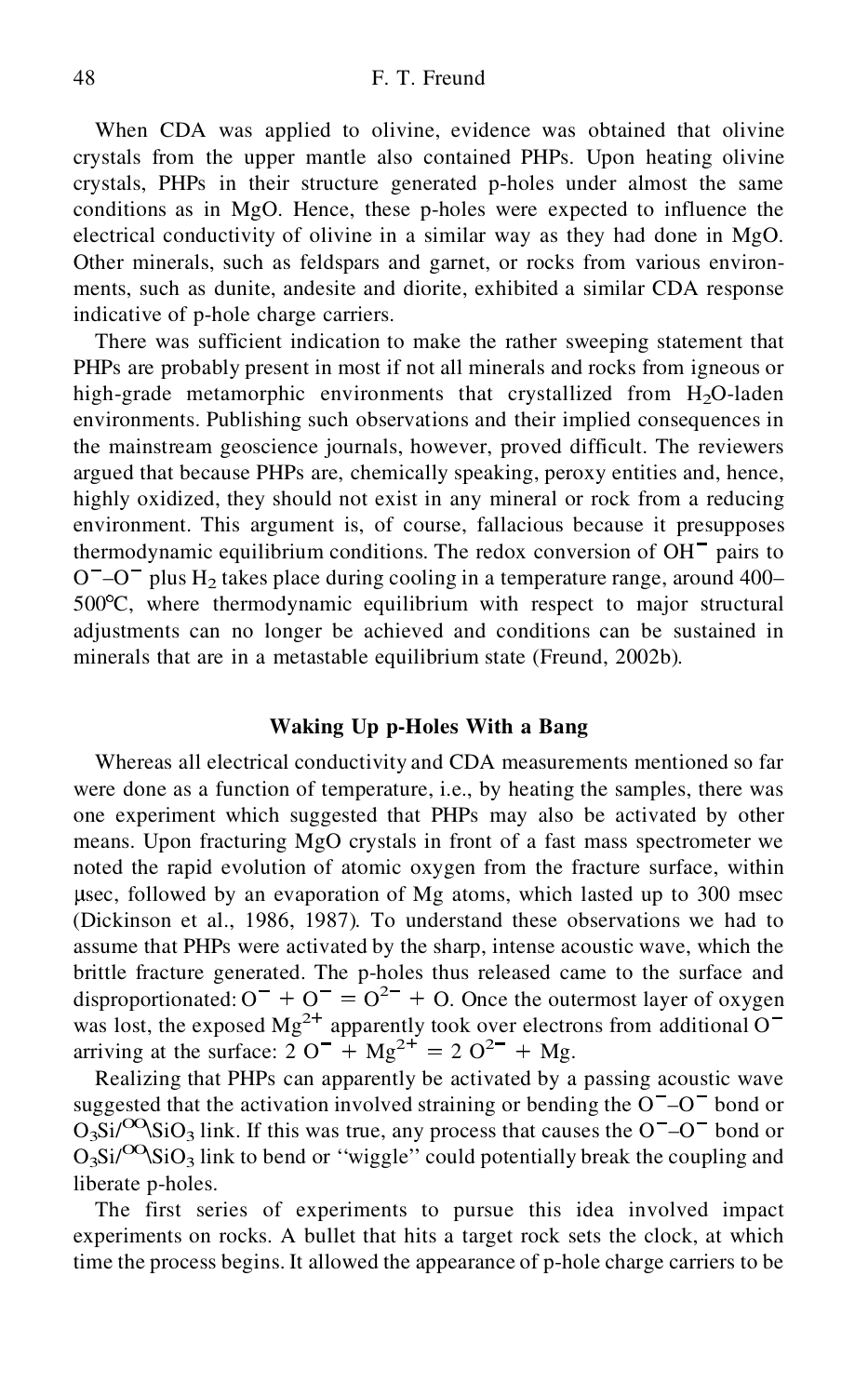studied as a function of time. Two velocity ranges were used: low velocities of the order of 100 m/sec with 3.2–6.3-mm stainless steel spheres, impacting in air, and medium velocities of the order of 1.5 km/sec with 6.3-mm aluminum spheres, impacting in vacuum (Freund, 2000, 2002a).

In both cases the rock samples were instrumented in ways as to take into account the peculiar properties of p-holes. This required the use of capacitive sensors to ''see'' the arrival of a p-hole charge cloud at the sample surface, the installation of induction coils to pick up any EM emission from the propagating charge carriers, and contact electrodes to control the injection of electrons from ground in response to the positive charge build-up at the surface. In addition, in the case of the low-velocity impact experiments, photodiodes were installed to detect any light emission from the rock upon impact and subsequently, when the p-hole charge clouds reached the surface.

The idea for deploying photodiodes came from the theoretical study (King  $\&$ Freund, 1984), which had suggested that for a dielectric with  $\varepsilon_{\text{sample}} = 10$ , the potential would be positive and reach values around 400 mV on a flat surface bordering vacuum with  $\epsilon = 1$ . According to this analysis, the surface charge layers would be very thin, on the order of 10–100 nm depending upon the concentration of p-holes. Thus, very high electric fields were expected to result at the rock–air interface, of the order of 400,000 V/cm. Such high fields are enough to cause dielectric breakdown of the air, in particular at edges and corners. This led to the prediction that when p-hole charge clouds arrive at the sample surface, closed-loop corona discharges may occur from the edges to the flat surface, and this prediction led to the installation of the photodiodes.

Figure 3a shows an example of a rock cylinder instrumented with a ring capacitive sensor near the front and a plate capacitor at the end, plus a photodiode to monitor the front face where the impact occurs. The oscilloscope trace for the photodiode (lower curve) shows the small triboluminescence blip that marks the impact. About 100 usec after impact, the ring capacitor near the front (upper curve) indicates the build-up of a positive charge. About 50  $\mu$ sec later, the plate capacitor at the end (middle curve) responds to the arrival of a positive charge. As the potential recorded by the ring capacitor reaches values around 400 mV, the photodiode recorded a major flash (lower curve), which separate experiments showed had come from the outer rim of the rock.

Figure 3b depicts schematically what happens after the projectile hits the front face of the rock. Because the energy deposited into the rock is relatively small, p-hole charge carriers are activated only in a small volume near the impact point. From there they spread along the axis of the cylindrical rock sample, arriving successively at the capacitive sensors after  $100-200$  usec. This is consistent with the expectations formulated above: the ''wakening up'' of p-holes upon impact and their propagation through the rock at high speed. In addition, the build-up of a positive surface charge of a magnitude close to or exceeding the calculated value, 400 mV, leads to a corona discharge from the rim of the rock, seen as a flash of light. From the time the charge cloud takes to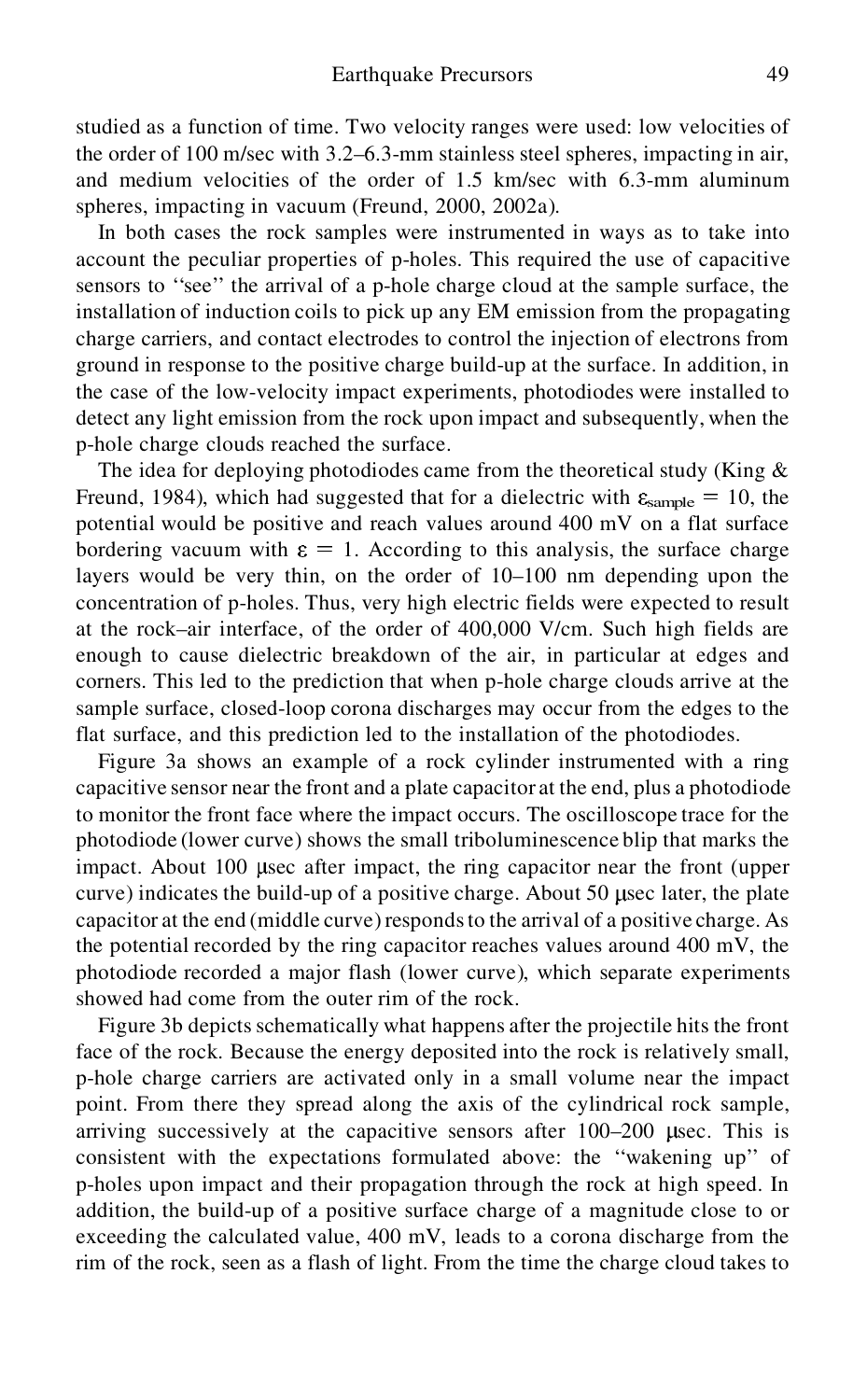

Fig. 3. (a) Low-velocity impact experiments showing in channel 4 the small light signal at the impact, due to triboluminescence, in channel 2 the arrival of the positive charge at the front end ring capacitive sensor, in channel 3 the slightly later arrival of the charge at the back end plate capacitive sensor, and in channel 4 a delayed flash of light. (b) Schematic representation of the generation of positive charges in a small source volume near the impact point and their propagation along the cylinder axis of the rock sample.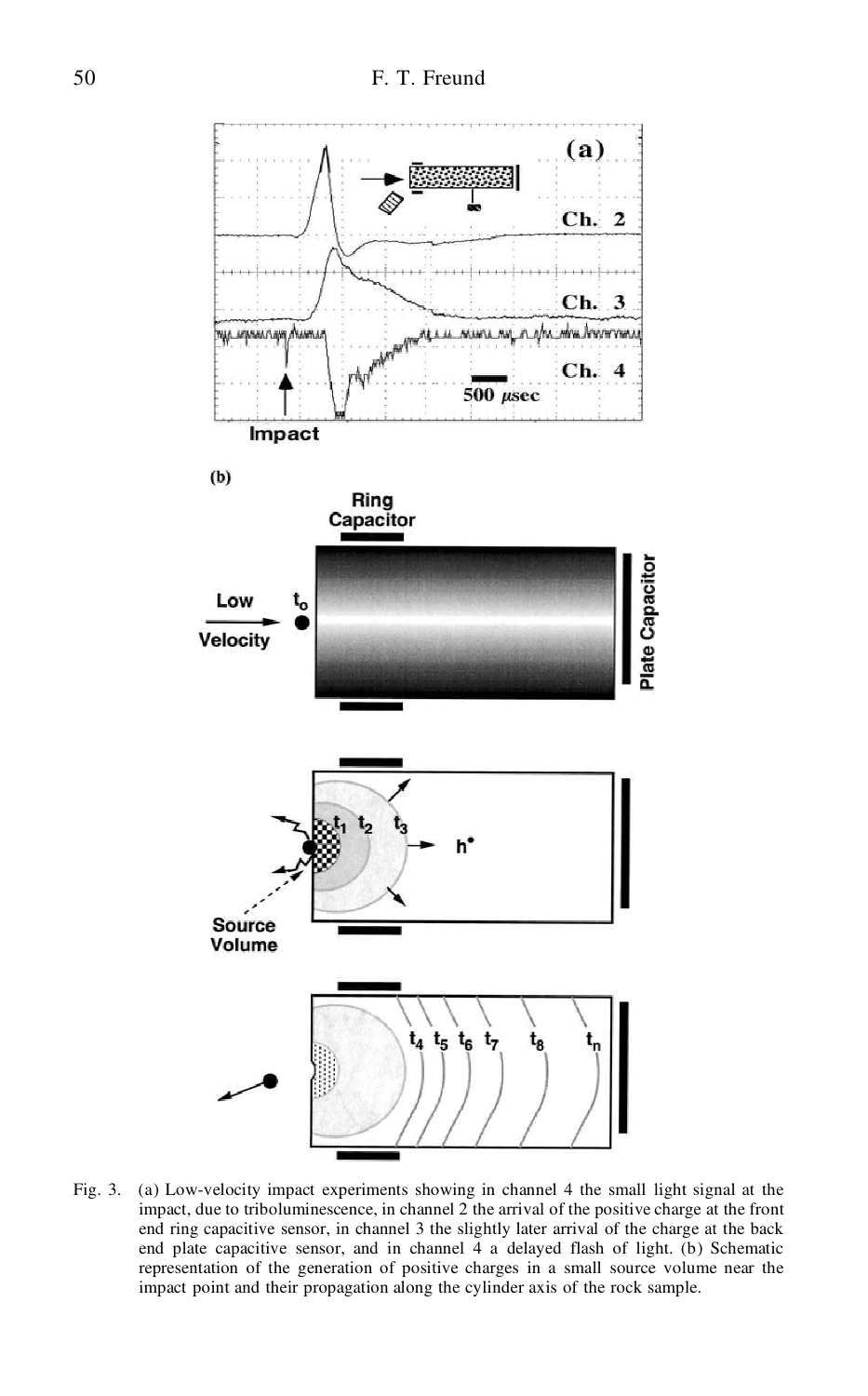

Fig. 4. (a) Low-velocity impact experiments illustrating the EM emission at the time of impact and later, when the flash occurs. (b) Set-up to show that the rock becomes conductive as the phole charge cloud propagates from the point of impact into the rock volume.

reach the capacitive sensors, the speed of the p-holes can be obtained. The values range between 100 and 300 m/sec (Freund, 2000, 2002a). We can compare the measured speed with the maximum speed allowed by theory. The propagation of a p-hole through an  $O^{2-}$  matrix involves electron transfer from  $\overline{O^{2}}$  to  $\overline{O}$ . The electron jumps can maximally occur at the frequency of thermally activated lattice phonons, of the order of  $10^{12}$  Hz. Therefore, with the jump distance between neighboring oxygen positions being on the order of 3  $\AA$ , the speed with which a p-hole can be expected to propagate through a matrix of  $O^{2-}$  at 100–300 m/sec. This estimate is in agreement with the experimentally observed values.

Figure 4a shows another example from the same series of experiments where a magnetic pick-up coil recorded a high-frequency EM emission upon impact and an EM spike at the onset of the flash. The coincidence between the flash and the spike in the EM emission confirms that the light comes from a corona discharge from the front of the rock. Two photodiodes looking at the far end of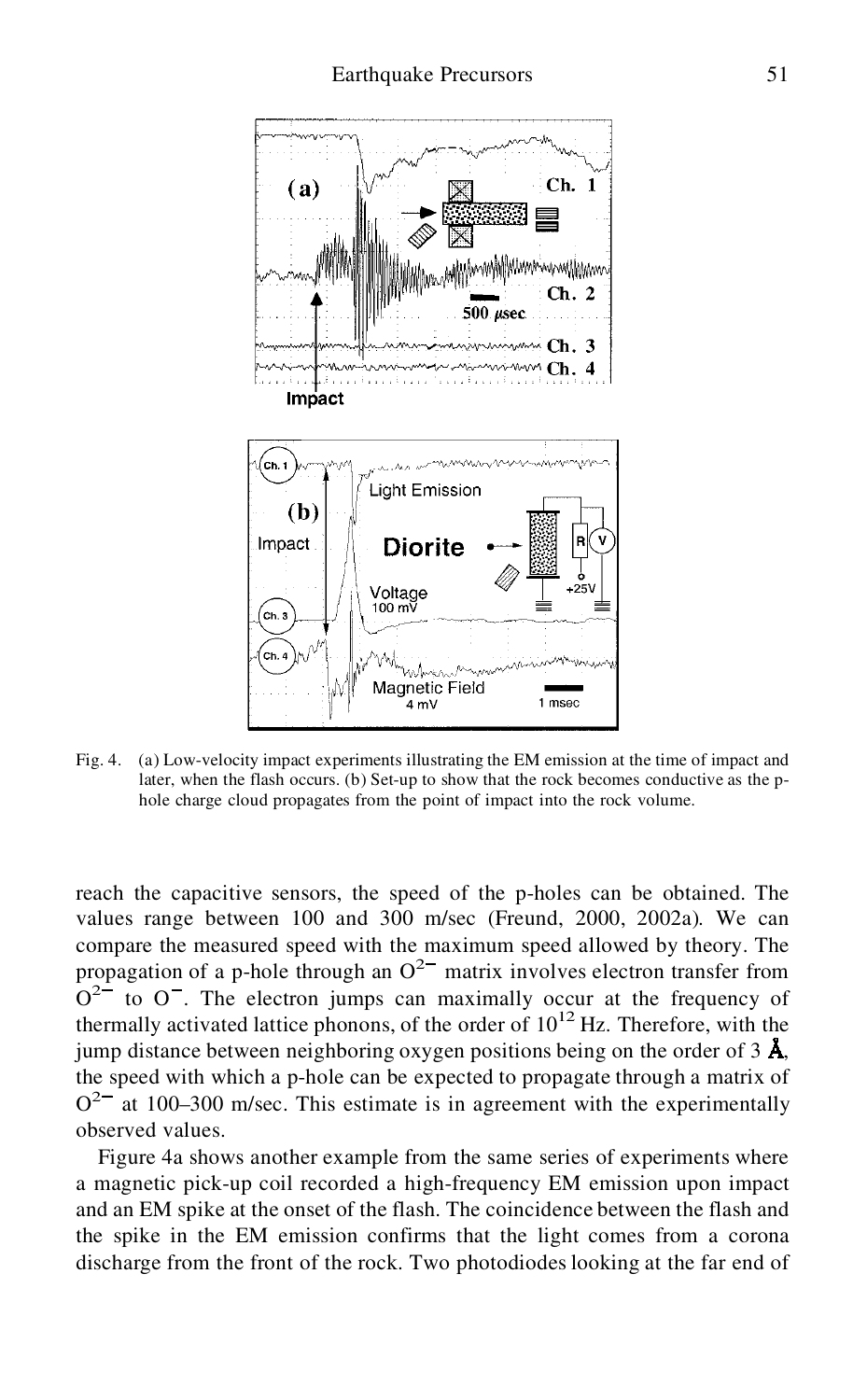the rock, at the flat face and the rim, did not record any flash in this particular experiments but did so in other similar ones (Freund, 2000, 2002a).

Figure 4b shows a variation of the experimental conditions. In this case a rectangular piece of diorite, a low–quartz igneous rock, measuring  $10 \times 10 \times$ 40 mm, was impacted from the side, while 25 V were applied to gold electrodes, vapor-deposited on the end faces. A photodiode monitored the light emission, and a magnetic pick-up coil (not shown) monitored the EM emission. The current flowing through the rock was measured by means of the voltage drop across a 2.4  $\text{M}\Omega$  resistance. As the oscilloscope traces show, the moment of impact is marked by the sudden onset of the EM emission. About 150 usec later, a current begins to flow through the rock, indicating that it has suddenly become conductive. As the current rises, a flash of light is emitted, accompanied by a sharp spike in the EM emission, indicating a corona discharge. Instantly the current breaks down and even reverses, and this reaction is followed by a weak oscillation that lasts for several msec.

Figure 5a and b show what happens when a  $25 \times 25 \times 20$ –cm granite block is impacted in vacuum by a 6.3-mm Al sphere at 1.5 km/sec. A total of 8 sensors were installed. Three magnetic pick-up coils were used to record (i) the EM emission from the plasma plume that rises from the rock surface after impact, (ii) the propagation of acoustic waves and charge waves at mid-height and (iii) near the bottom. Three capacitive sensors on one side of the block recorded the surface charge appearing near the top, at mid-height and near the bottom. Two contact electrodes on the opposite side of the block, near the top and near the bottom, recorded the electric current flowing into the rock from ground.

As discussed in greater detail elsewhere (Freund, 2000, 2002a), these medium-velocity impacts showed that the propagation of the seismic P and S waves (at velocities around 6 and 3 km/sec, respectively) can be seen through the piezoelectric response of quartz, a major component in the granite. Even the reflection of the P and S waves from the bottom of the block could be discerned. After the P and S waves had died down within about  $200$  usec after impact, a pervasive cloud of positive charges arrived at the surface of the rock, as recorded by the capacitive sensors. The speed with which this charge builds up is consistent with the speed of propagation of p-holes, 100–300 m/sec, assuming that the passage of the intense P and S waves had activated the PHPs throughout the rock volume. The p-holes thus released spread to the surface, i.e., to the rock-vacuum or rock-air interface. There the surface charge builds up, reaching values that apparently far exceed 400 mV. As a result electrons are injected from ground through the contact electrodes. The electron injection causes the positive electric field recorded by the capacitive sensors to collapse. This in turn momentarily shuts off the electron injection. As long as the p-holes continue to propagate from within the bulk to the surface, the surface charge recovers. This causes the system to oscillate. Within 1–2 msec, however, the p-holes reach their steady state distribution between surface and bulk. At that point in time the EM emission and oscillations stop, and the surface potentials return to zero.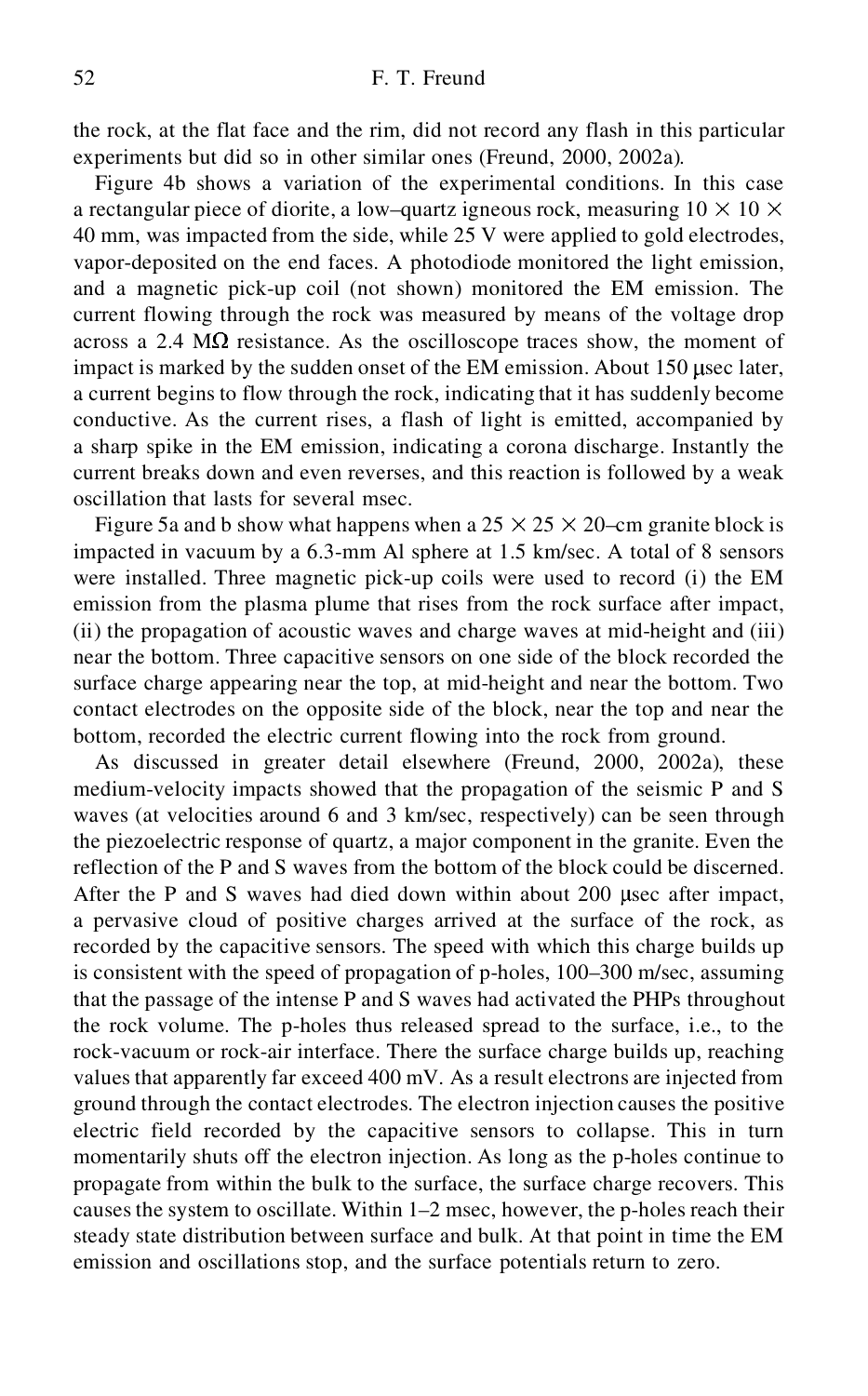

Fig. 5. (a) Medium-velocity impact on granite recorded by means of three magnetic pick-up coils arranged at different height above the block, at mid-height and near the bottom, plus one contact electrode on the opposite face, close to the top. (b) Medium-velocity impact on granite recorded by means of three capacitive sensors arranged at different height on one face of the block and one contact electrode on the opposite face, close to the ground plate.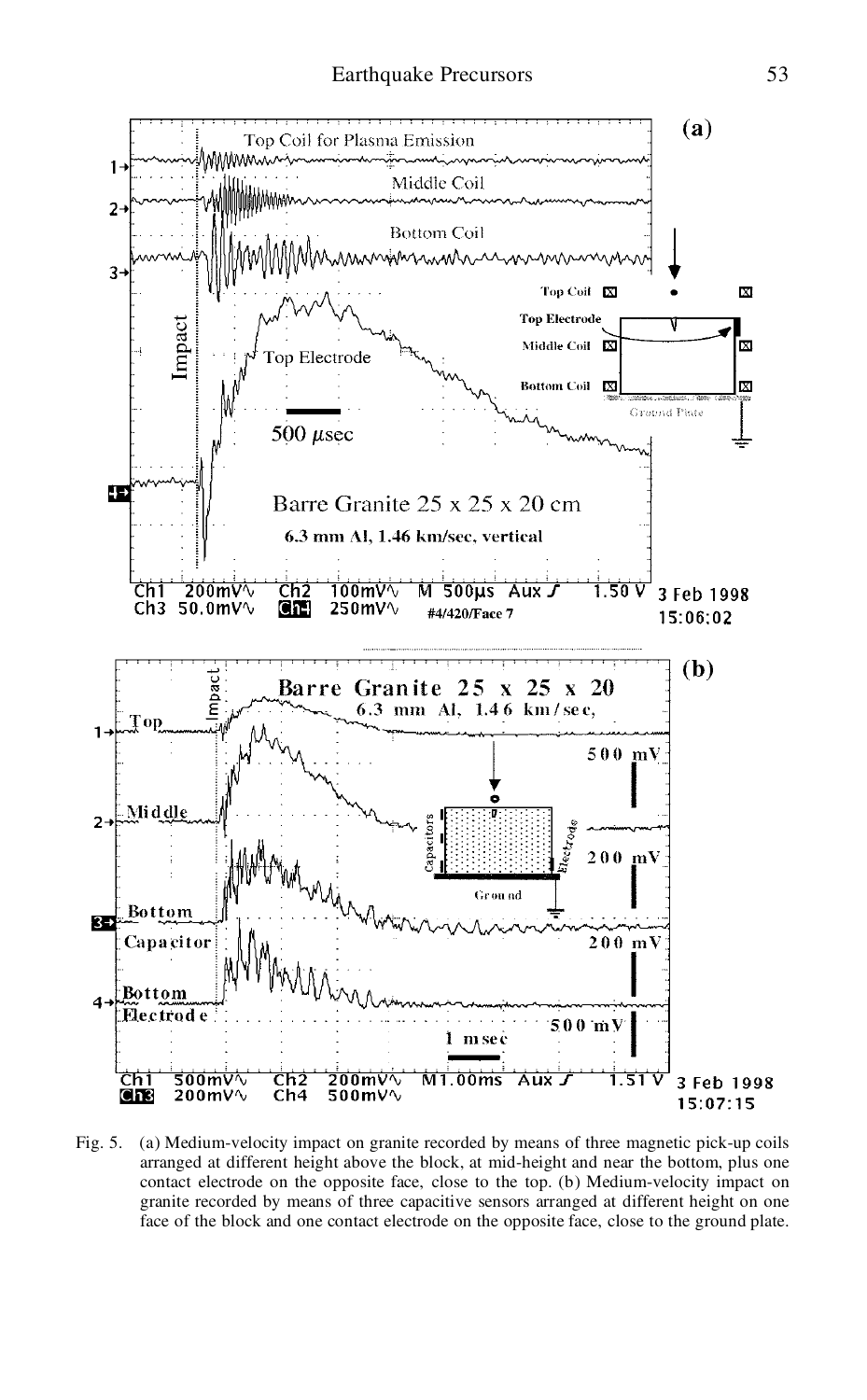When we compare the 100 m/sec and 1.5 km/sec impact experiments, the observations are consistent with the notion that by low-velocity impacts, pholes were activated only in a small volume near the impact point, whereas the medium-velocity impacts had enough ''punch'' to activate the p-holes in the entire rock volume. The critical parameter seemed to be the amplitude of the acoustic waves, hence the amount of momentary bending or ''wiggling'' that the PHPs undergo during the passage of these waves.

### **Squeezing Rocks**

Once we understood that  $O^-$ - $O^-$  bonds and  $O_3Si^{OQ}$ Si $O_3$  links can be activated by the passage of an acoustic wave, leading to the liberation of p-hole charge carriers, we were one step closer to the central issue of interest here, namely the source of non-seismic pre-earthquake phenomena that require electric currents to be generated in the crust. With this we return to the earlier section in which we introduced the deformation of rocks under high levels of stress.

One way to strain or bend or "wiggle" the  $O^{\text{-}}-O^{\text{-}}$  bonds or  $O_3\text{Si}^{O\text{-}}\text{SiO}_3$ links is to let acoustic waves pass through as we just discussed. Another way is to plastically deform a rock. Most of the plastic deformation occurs by way of dislocationsthat are generated under high levels of stress and sweep through the mineral grains. Each time a dislocation intersects a PHP, it momentarily tears the  $O^-$ - $O^-$  bond or  $O_3Si^{OO}(SiO_3)$  link apart and causes it to dissociate. Given the high density of dislocationstypically achieved during plastic deformation, of the order of  $10^{12}$ – $10^{15}$  cm<sup>-2</sup> (linear centimeter per cubic centimeter)(Arias & Joannopoulos, 1994), every PHP in the matrix will have a good chance to become activated. Under these conditions the triangular dn/dt curve in Figure 1, which describes schematically the rate at which dislocations are created or move during plastic deformation, becomes the p-hole generation function. In a simple situation, assuming an initially unstressed volume of crustal rocks that is subjected to compression at a constant speed, p-hole generation will begin at the end of the linear section of the stress–strain curve. The p-hole generation rate is expected to reach a maximum somewhere during plastic flow and to decline, when dislocations begin to coalesce, leading to microcracking and fissuring. Thus, towards the end of the process, before catastrophic failure, the p-hole generation rate should drop.

There is yet another point that deserves attention. Because p-holes represent defect electrons in the valence band of O 2p-dominated oxide/silicate insulators, they propagate through the valence band. This, however, means that they will be able to spread from any place where they are generated to portions of the sample where they are not actively produced. It means that they will flow from one oxide/silicate material to the next. The only requirement is that there is a continuous path of grain–grain contacts along which the valence bands are connected. In some way, the propagation of p-holes through an insulator or an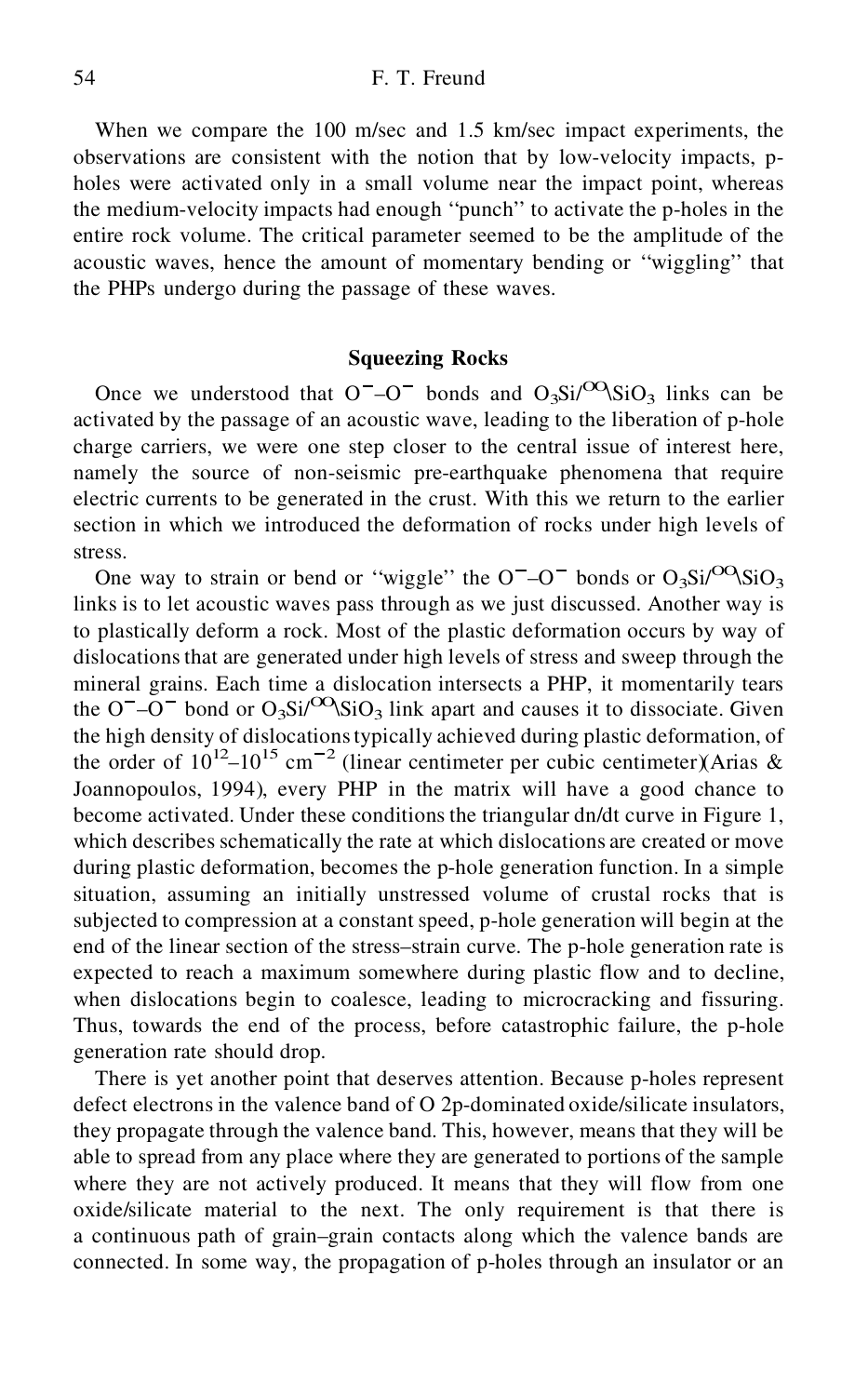ensemble of mineral grains in a rock resembles the propagation of electrons through metal or through different pieces of metal that are in electric contact.

This concept can be further developed to account for electrical charges generated during rock deformation. We have not yet conducted experiments to measure such currents directly, though such work has been done elsewhere without, however, the benefit of knowing about the p-hole charge carriers (Hadjicontis & Mavromatou, 1994; Morat & Le Mouel, 1987). Taking a different approach, we have tested whether the surface of a rock becomes positively charged under load. The experiment was carried out with a large block of granite,  $25 \times 25 \times 13$  cm<sup>3</sup>, of which the central portion, a cylinder of 13.5 cm in diameter, was loaded at a constant stress rate. The block was insulated from ground. Its surface potential was measured with an electrometer connected to a capacitive sensor and grounded at a contact electrode through a 2.3  $G\Omega$ resistance. Thus, the distance between the location of the capacitive sensor on the rock surface and the stressed inner volume of the block was 7.5–15 cm (Freund et al., 2002).

Figure 6 shows with reference to the left scale how the potential measured on the outer surface of the granite block changes as a function of the load applied to the central portion. As the load builds up, a positive surface potential appears, which increases with increasing load, reaching a value as high as  $+1.7$  V at failure of the rock. The block was also equipped with an ion collector plate, about 500 µm above the rock surface, biased either at  $-47$  V or  $+47$  V. With reference to the right scale Figure 6 shows the ion current in pA. At positive bias no ion current flows. At negative bias the ion current takes off at a high value of 80 pA and stabilizes around 40–50 pA. The experiment therefore suggests that positive ions are emitted from the rock surface due to the high electric field associated with the positive surface charge layer. The ion emission may involve air molecules that become ionized upon contact with the rock surface, for instance, H<sub>2</sub>O transferring an electron to the surface, H<sub>2</sub>O –  $e^- = H_2O^+$ , and then being repelled from the surface by the outermost positive charge layer.

The emission of positive ions from the Earth's surface may also have to do with the observation that, not infrequently, ground-hugging fog or haze occurs prior to earthquake activity or during a sequence of aftershocks (Corliss, 2001). Air-borne ions are known to act as condensation nuclei for droplets and thus would be expected to enhance the fog and haze formation (Byers, 1974).

Though we are only at the beginning of this research, two important points are to be noted from Figure 6: (i) the positive surface charge builds up a distance of around 10 cm from that part of the rock volume that undergoes deformation, and (ii) the electric field associated with this charge layer seems to be so high that ions of positive sign are emitted. Point (i) represents an extension of the CDA experiments mentioned above, where positive charges were shown to appear on the sample surface when the sample was heated. The rock deformation experiments have provided evidence that the positive charges can be activated also through deformation of the rock and that the p-holes propagate outward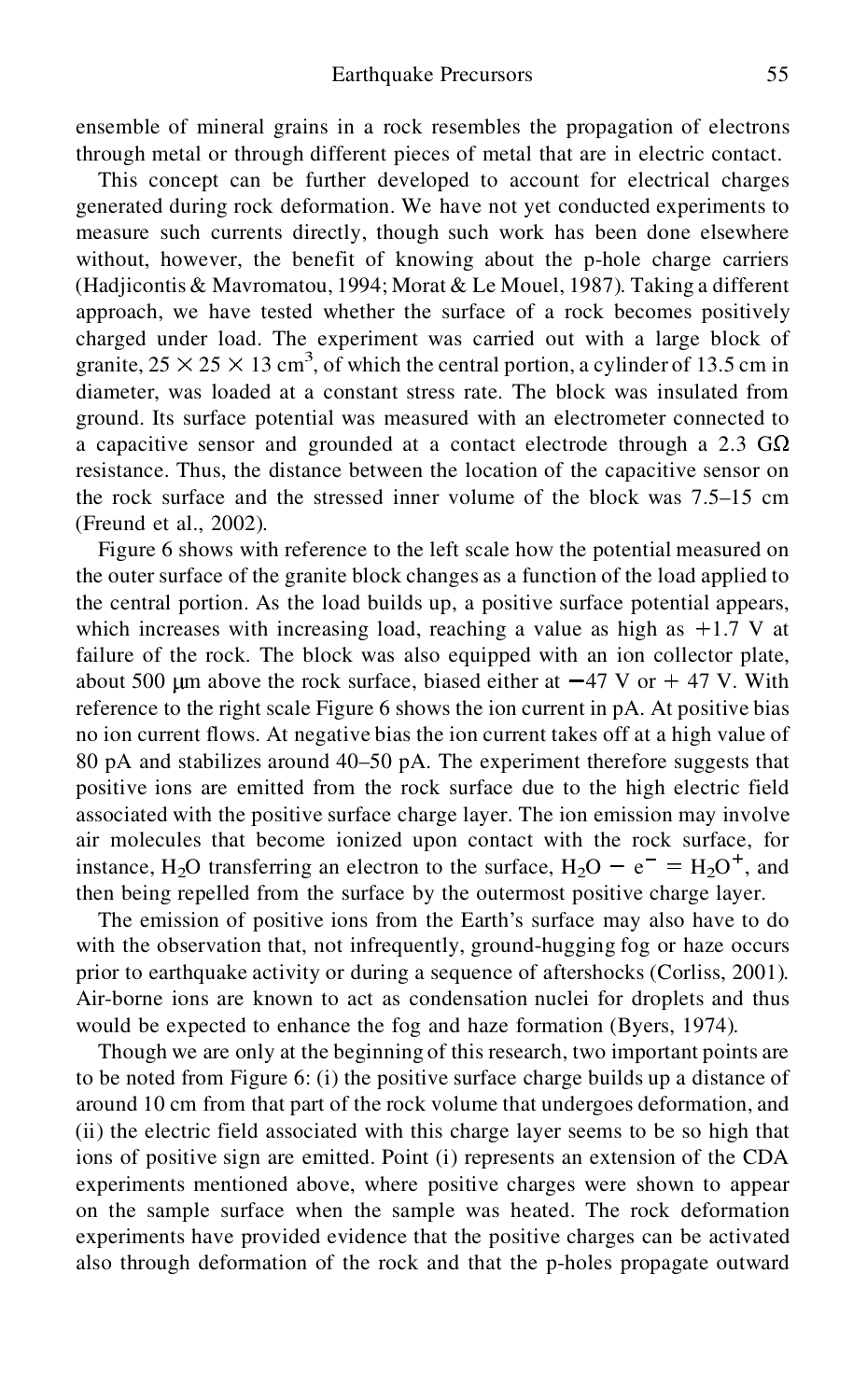

Fig. 6. Surface potential (left scale) and ion emission (right scale) of an ''Imperial Red'' granite block, measured during deformation of the central portion of the block.

from the volume in which they are generated, flow through unstressed rock, and appear on the outer surface. Point (ii) validates the early theoretical work (King & Freund, 1984), which had indicated that, though the surface potential may only be in the hundreds of mV to 1–2-V range, the associated electric field can reach hundreds of thousands of Volts per centimeter, enough to cause not only field ionization but also dielectric breakdown of the air and, hence, corona discharges.

# **Thermal Anomalies—A Seemingly Inexplicable Pre-Earthquake Phenomenon**

On the basis of satellite infrared thermal images of the Earth's surface, thermal anomalies have been identified that are associated with large linear structures and fault systems in the Earth's crust (Gorny et al., 1988). Sometimes, days before an earthquake, short-lived thermal anomalies develop in the area around the future epicenter, often elongated and measuring tens to hundreds of kilometers, with a positive deviation of  $2-3^{\circ}C$ . They reportedly begin 5–10 days before and disappear rapidly 1–2 days after the earthquakes (Li et al., 1997; Qian et al., 1996; Qiang et al., 1991, 1999; Tronin, 1999, 2000, 2002).

This increase in the Earth's apparent ground temperature is not understood. It cannot be a true temperature increase of the ground due to heat coming from below. There are at least two reasons why heating from below can be ruled out: (i) from known heat capacity data we can calculate that the energy required to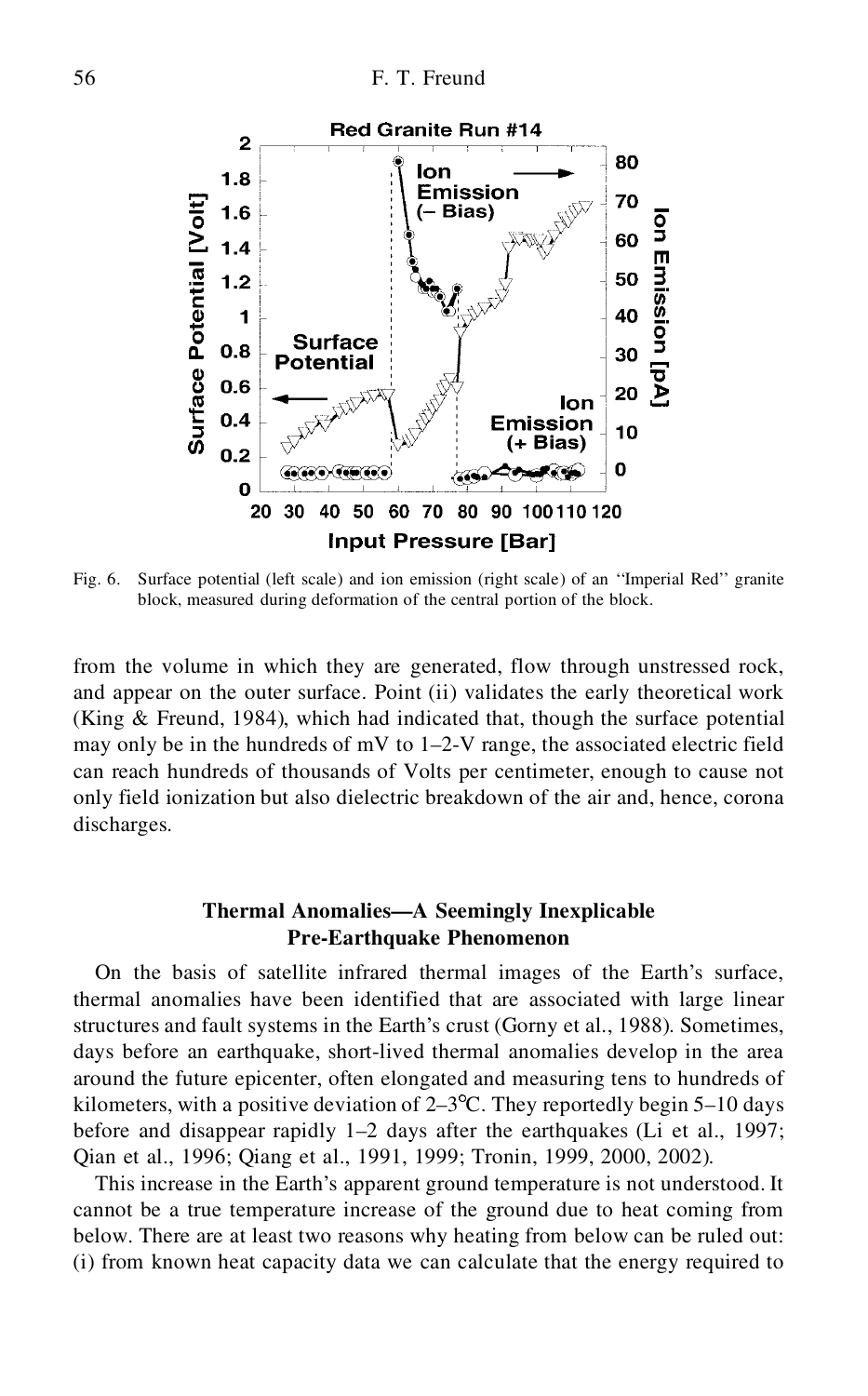heat by just 1°C such large volumes of rocks, as needed to explain the lateral extent of the observed thermal anomalies, would exceed the total energy released during an  $M = 7$  earthquake; (ii) from known heat conductivity data we can calculate that such large volumes of rock can never heat up by several degrees and cool down again within a few days. Hence, we have to look for other causes.

In the literature the only causes offered to explain the thermal anomalies are warm gases that may be released from faults. To account for the lateral extent of the thermal anomalies and their apparent uniformity it has been assumed that the warm gases spread laterally along the ground or provide conditions creating local greenhouse conditions(Gorny et al., 1988; Tronin, 1996). Such greenhouse conditions would have to affect the entire area that shows the thermal anomaly and be resistant to changing winds and other meteorological conditions.

With the knowledge acquired about p-holes we can propose a very different mechanism. We know that rocks contain PHPs, which release p-hole charge carriers when high levels of stress are applied. We also know that, at least in one granite deformed experimentally in the laboratory, p-holes spread out from the source volume and reach the surface. Could it be that the recombination of pholes at the surface leads to the emission of infrared light in a wavelength region, which a satellite would register as ''heat''?

Using a 1500-ton press at the Geophysical Laboratory, Carnegie Institution, and a  $256 \times 256$  array QWIP (Quantum Well Infrared Photodetectors) camera from NASA Goddard Space Flight Center, maximized at 8.3  $\mu$ m with 0.025 K resolution, we recorded the infrared emission from granite blocks during loading until failure (Freund et al., 2002).

Figure 7 shows how an enhanced infrared emission began above a load of 20 bar, equivalent to about 80 tons on a 9  $\times$  9–cm<sup>2</sup> face of a 9  $\times$  9  $\times$  13–cm<sup>3</sup> block. The emission came from the flat surface and edges of the rock. It increased with increasing load up to an intensity equivalent to a radiation temperature increase of  $\sim 0.5$  K at the 4 $\sigma$  level. In other words, we have a 160:1 probability that the effect is real. Upon approaching the point of failure, when audible cracking occurred in the rock, as indicated by the shaded area in Figure 7, the intensity of the infrared emission decreased. Close to failure we observed rapidly evolving bright spots along the edges of the rock, suggesting electric discharges similar to those observed during the low-velocity impact experiments. When we turned the block on its side and loaded only one half, infrared was emitted not only from the surface of that half of the rock, which was undergoing deformation, but also from the surface of the other unloaded half. The distance between the emitting surface and the portion of the rock undergoing deformation was about 5 cm, i.e., much too far to allow heat to diffuse to the surface within the available time of the experiment, on the order of a few minutes.

The observed infrared emission from the surface of the granite is clearly nonthermal. It is definitely not due to an increase of the actual surface temperature. This supports the hypothesis presented here that p-hole charge carriers,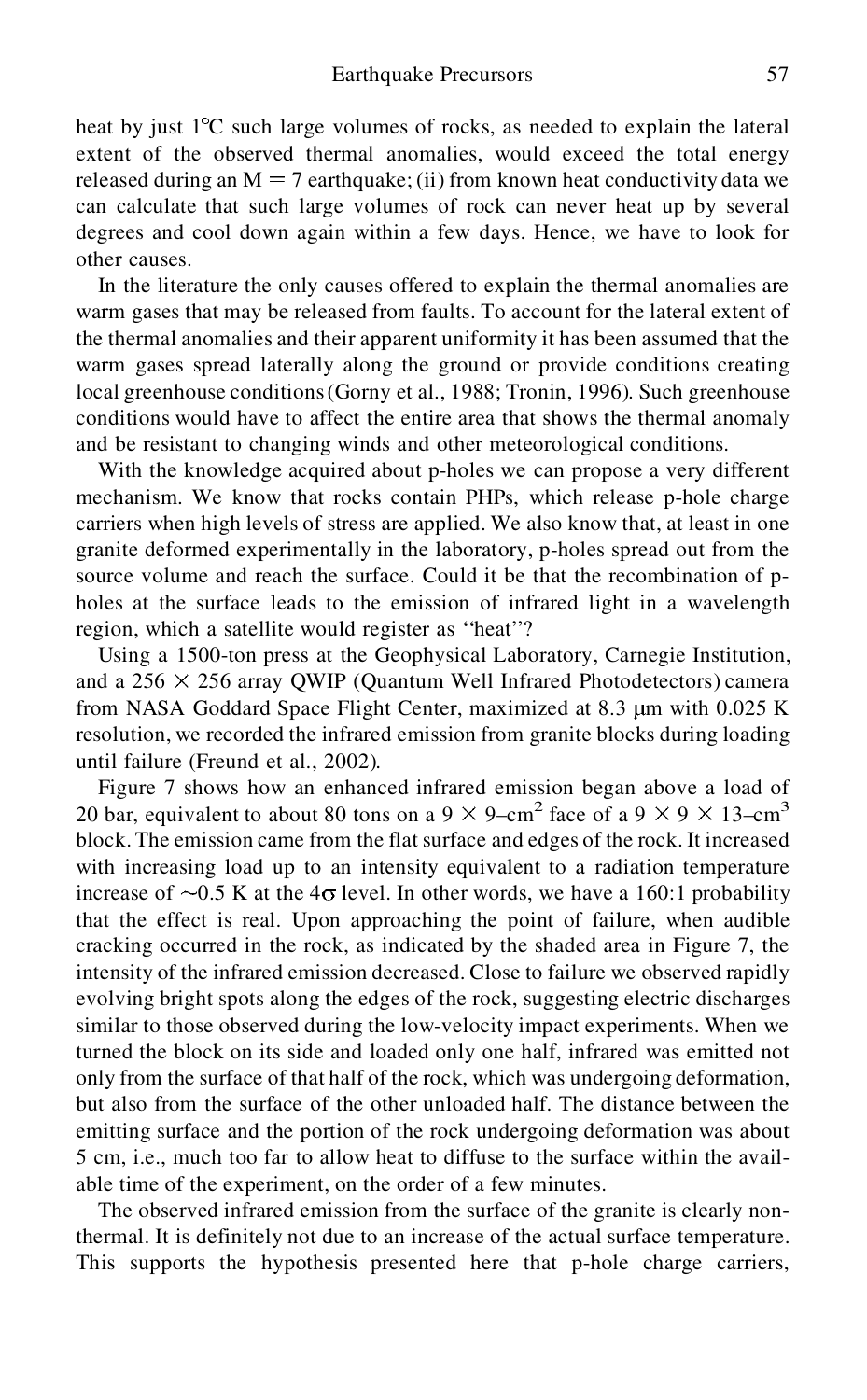

Fig. 7. Infrared emission from the flat surface and the edge of a granite block undergoing deformation, measured with a QWIP camera at  $8.5 \mu m$ . The observed infrared excess intensity is equivalent to a black body temperature increase of 0.5 K.

generated in the rock during deformation in the core region of the rock, spread through the entire volume and reach the surface, where they recombine with the emission of infrared photons.

### **Discussion**

In the remaining portion of the text I draw with a broad brush an outline of the many interconnected phenomena that can be caused by p-holes. Three basic processes have been identified:

- (i) Activation of PHPs in highly stressed rocks and injection of these p-hole charge carriers into the valence bands of the otherwise insulating silicate minerals in rocks.
- (ii) Spreading of p-hole charge carriers out of the source volume into the surrounding rocks.
- (iii) Arrival of p-hole charge clouds at the Earth's surface.

Process (i), which starts the chain of events, has already been discussed in some detail.

### *Current Pulses in the Earth*'*s Crust*

Process (ii) is equivalent to saying that, if a rock volume becomes a source of p-holes, the outward spreading of the p-holes represents an electric current that flows into the surrounding rocks. Such electric currents are self-limiting. The reason is that any charge, which spreads into the surrounding rocks, sets up an electric field. The polarity of this field is such that it counteracts the outflow of p-hole charges and will eventually stop it. The source volume, which loses p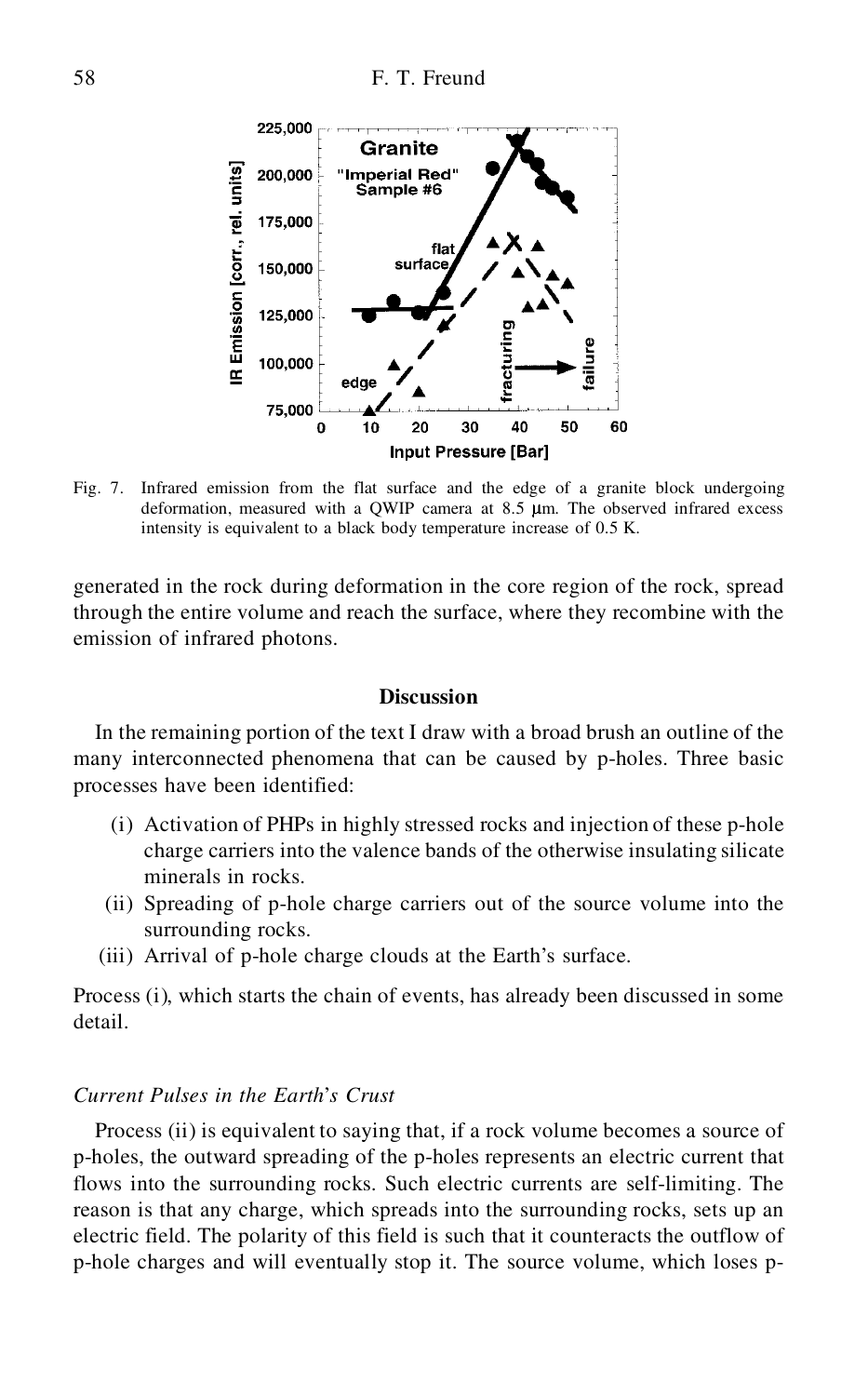holes, becomes negatively charged while the surrounding rocks, which acquire p-holes, become positively charged.

The consequence of such a polarization field is that it will initiate a backflow of charges from the surrounding rocks into the source volume such that the polarization field is reduced. Candidates of backflowing charges are protons,  $H<sup>+</sup>$ , arising from the electrolysis of pore water in the surrounding rocks, or electrons from the pervasive planetary electric ground. We add one more piece of information, still speculative, that the outflow of p-hole charge clouds from a source volume may not be a slow, continuous process but rather a violent one, occurring in the form of a solid state plasma that breaks out of its confinement when the p-hole concentration in the source volume has reached or exceeded a threshold value.

Combining these ideas leads us to the first ''broad brush'' scenario, illustrated schematically in Figure 8: When a rock volume, here represented by an inclined slab pushed from the right, turns into a source volume for p-holes due to high levels of stress, p-hole charge clouds spread out into the surrounding rocks and initiate a backflow of compensating charges.

Details of this scenario are of course still highly uncertain. We don't know how p-hole charge clouds spread, how their spreading would be modified by the geometry of the source volume and the conductivity of the surrounding rocks, and from where the compensating charges would come that flow back into the source volume. However, we can make some rather sweeping statements, in particular if we admit to the possibility that p-hole charge clouds may spread in the form of a solid state plasma. In this case any outbreak of a p-hole charge cloud represents a current pulse that could propagate outward at a speed comparable to the values measured during the impact experiments (Freund, 2000), 100–300 m/sec. Any such current pulse is accompanied by a local magnetic field. Because the current waxes and wanes, it emits EM radiation, the frequency of which depends on the time derivative of the current pulse.

Any p-holes that flow out have a given mobility, which is different from the mobility of the charge carriers, protons or electrons, that flow in. Two currents in opposite directions that are coupled through their electric field can go into oscillations. Hence, the outflow of p-holes from the source volume and the backflow of compensation charges may lead to repetitive current pulses that could last as long as the p-hole generation process is ongoing.

### *Magnetic Field Anomalies*

Figure 9a through c illustrates a case, which may be an outstanding example of oscillating currents and their associated magnetic field anomalies. In 1999 an 8-station magnetometer network was in operation in Taiwan, recording the magnetic fields at their locations every 10 min. Two stations are situated close to the 120-km-long, S–N-trending fault line that ruptured during the September 21,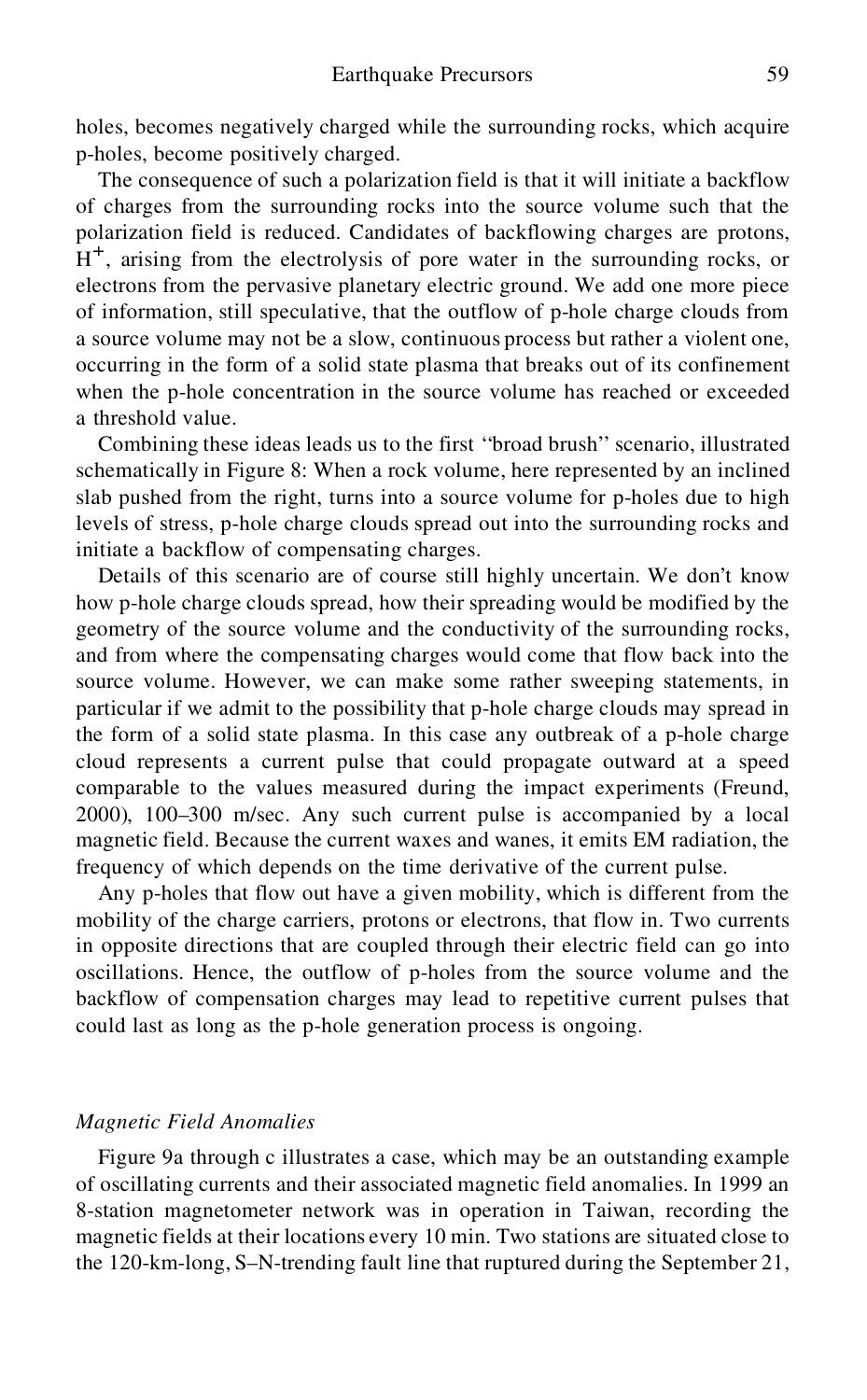

Fig. 8. Cross section through a slab (source volume) pushed from right to left with p-holes flowing out and compensating charges flowing into the rock.

1999,  $M = 7.7$ Chi-Chi earthquake, causing vertical displacements of nearly 10 m: station LY about 20 km N of its northern end and station TW about 60 km S of its southern end, close to the October 22, 1999,  $M = 7.1$  Chai-Yi aftershock. LY recorded strong magnetic field fluctuations that began about two months before the Chi-Chi earthquake and lasted until the Chai-Yi aftershock. TW recorded fluctuations that moved southward after the Chi-Chi event and ended shortly after the Chai-Yi aftershock. None of the HL, YL, and TT stations along the Pacific coast recorded any comparable fluctuations (Liu et al., 2001).

The signals recorded at the three Pacific coast stations were subtracted from the LY signals to remove ionospheric magnetic storm contributions, due to the solar wind interacting with the Earth's magnetosphere and ionosphere. The subtraction leaves a small ripple of diurnal variations during quiet time (Figure 9a). The ripple and the offset in the overall values are due to latitude differences in the station locations. By contrast, large magnetic field pulses were recorded during active time, prior to the Chi-Chi earthquake and through the aftershock series. The magnitudes of the magnetic field anomalies are of the order of 100– 200 nT, almost 0.5% of the Earth's magnetic dipole field (Figure 9b). These anomalous pulses are local and as such are associated with the impending earthquake. They display a complex periodicity. The individual magnetic pulses during the last days before the Chi-Chi earthquakes are well separated from each other (Figure 9c). Most are slightly asymmetric with a sharp onset and trailing end as one would expect from an oscillating coupled two-current system, where each pulse begins with a sudden outflow of charge carriers. Each pulse lasted typically for several hours.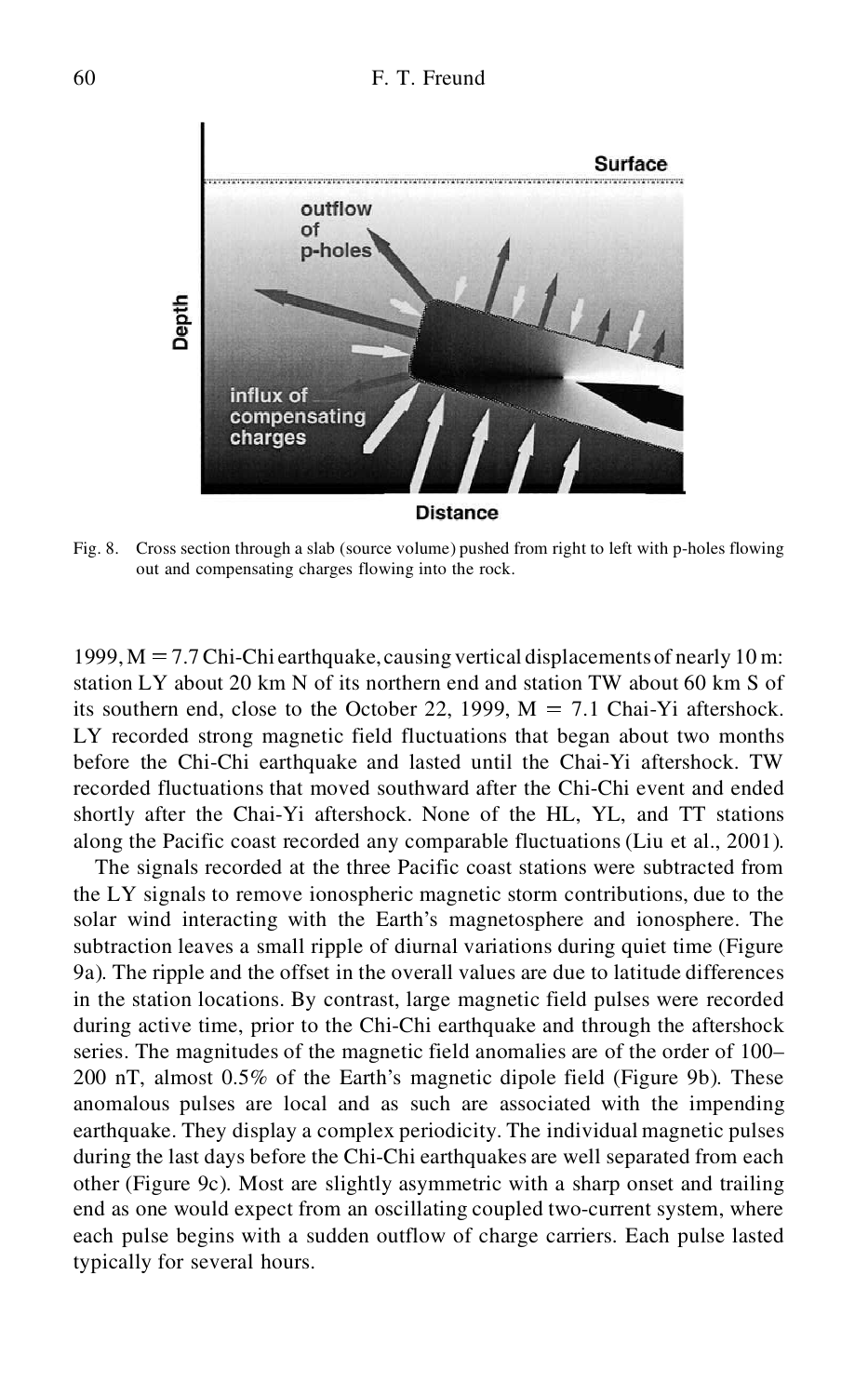

Fig. 9. (a) LY-TT, LY-YL, and LY-HL signals during a quiet period, April–June 1999; (b) LY-TT, LY-YL, and LY-HL signals during an active period, August–December 1999, which includes the Chi-Chi earthquake and Chai-Yi aftershock; (c) enlarged LY-HL section, 14 days long, spanning the Chi-Chi event (unpublished data, courtesy of Horng-Yuan Yen, National Central University, Taiwan).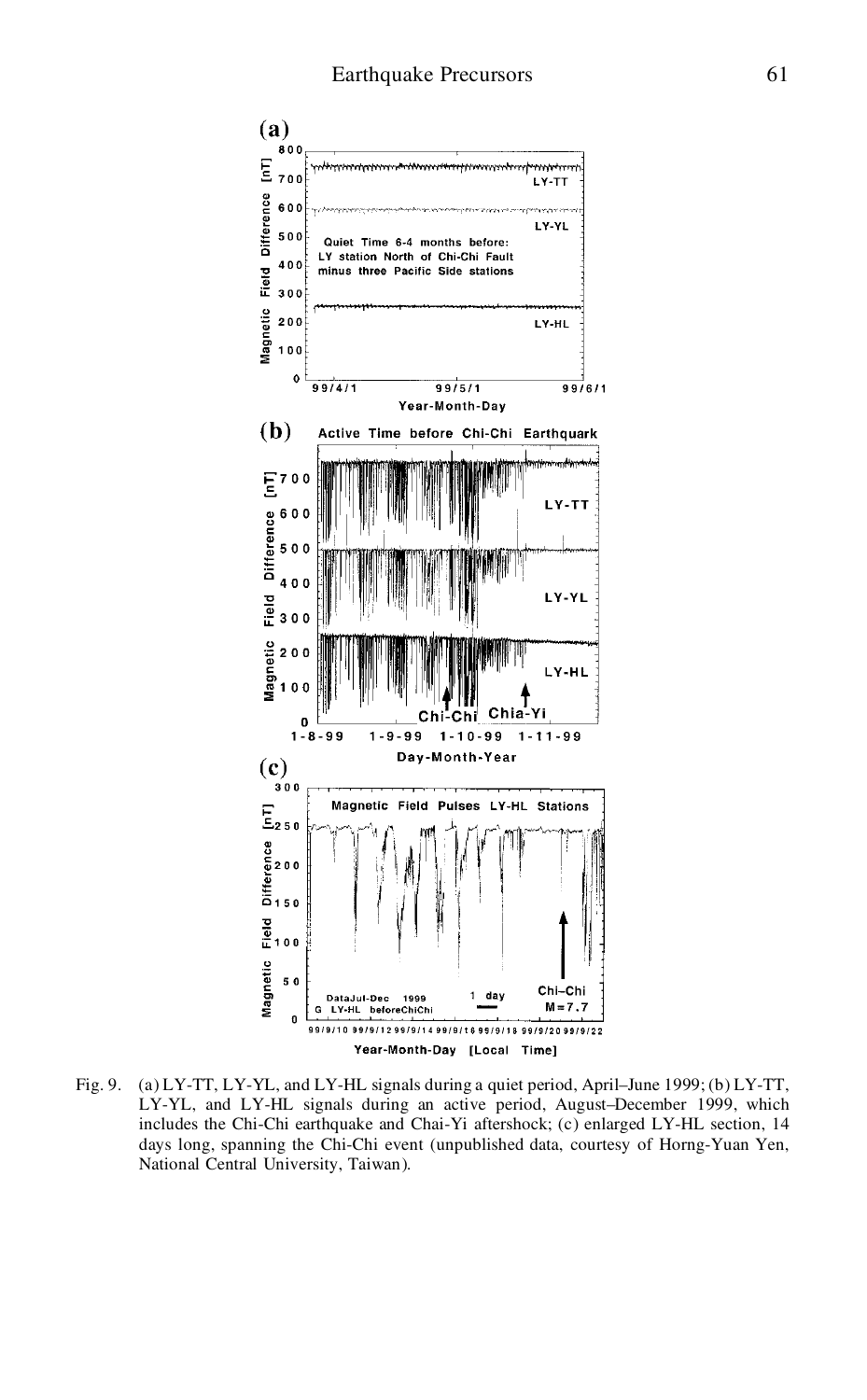#### *Low-Frequency EM Signals*

When currents wax and wane in the Earth's crust over periods of a few hours per pulse, strong enough to generate magnetic field anomalies as shown in Figure 9, they will radiate strongly in the low-frequency magnetic regime. Indeed, around the same time as the magnetic field anomalies began in Taiwan, an increase in the ultra–low frequency (ULF) noise level in the 0.007–0.013-Hz window was observed in Japan (Akinaga et al., 2001; Ohta et al., 2001), suggesting that the ground currents in Taiwan led to EM emission, which propagated over more than 4000 km through the ionospheric conductor.

There have been numerous reports, some very well documented, of earthquake-related ULF, ELF and VLF (extremely and very low frequency–) EM emissions measured on the ground (Bilichenko et al., 1990; Dea et al., 1991; Fraser-Smith, 1992; Ismaguilov et al., 2001; Molchanov et al., 1992; Park et al., 1993) and measured from satellites (Hayakawa et al., 1990; Molchanov et al., 1993; Parrot, 1994; Serebryakova et al., 1992). Likewise, there have been attempts to devise a mechanism that could account for these phenomena (Chen et al., 1994; Molchanov & Hayakawa, 1998). These attempts have not led to a broadly accepted explanation, presumably because p-holes had not yet been recognized as the charge carriers that can be generated in the crust and produce currents of large magnitude. With this knowledge now available, it may be possible to re-evaluate earlier ULF, ELF, and VLF observations and provide physically more advanced explanations for these and other observations to come.

### *Earthquake Lights, Ball Lightning, and High-Frequency Static Noise*

If and when p-hole charge clouds reach the surface of the Earth, high electric fields develop locally at the ground-to-air interface, as outlined above. The fields will be particularly high at topographic convex points such as hills, ridges, and mountain peaks. As a consequence of these electric fields a thin layer of near-ground air will become ionized, causing an instant and dramatic rise of the conductivity of the air. At nearby concave points the electric fields will naturally be lower. Hence, lateral electric field gradients develop, which may initiate corona discharges similar to those observed by Brady and co-workers during laboratory experiments (Brady & Rowell, 1986; Cress et al., 1987) and similar to the delayed flashes of light observed during the time-resolved low-velocity impact experiments (Freund, 2000, 2002a). These flashes came from the edges of the rock cylinders as mentioned above, i.e., from places with small radii of curvature, where the p-holes would reach the highest densities, create the highest electric fields, and initiate closed-loop discharges.

When such corona discharges occur in nature, several consequences can be predicted. Light emission from ionized or electronically excited air molecules during corona discharges is the probable cause of those luminous phenomena that have been reported as earthquake lights as reviewed by Derr (1973, 1986).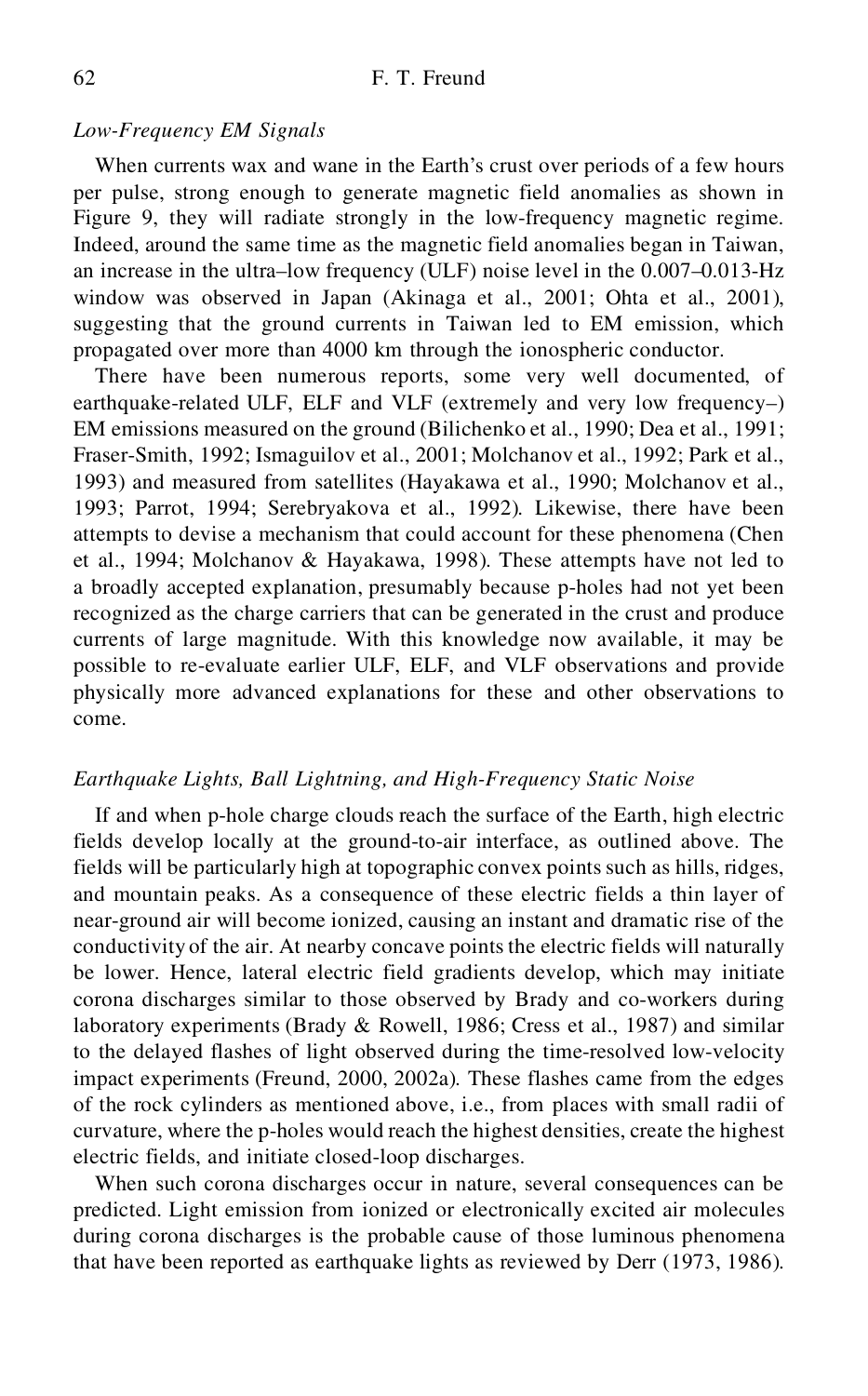Such earthquake lights were photographed on September 26, 1966, during an episode of the Matsushiro earthquake swarm in Japan, that began in mid-1965 and produced over 60,000 earthquakes with magnitudes up to 5.5 over a period of nearly two years (Corliss, 2001). Over 100 sightings of earthquake lights have been reported in Québec, Canada, between November 1988 and January 1989, during the Saguenay earthquake sequence, including a rapidly propagating sheet of light just before the largest shock, witnessed 19 km from the epicenter (Ouellet, 1990; St-Laurent, 2000). This moving sheet of light, which was accompanied by a bristling noise in the trees, might have been the front of a solid state plasma produced during the last moments before the catastrophic rupture of rocks, spreading ahead of the seismic waves.

High-frequency EM emissions that accompany corona discharges are also a plausible cause for the high-frequency noise, i.e., static, that has been noted for years by radio operators and airplane pilots prior to major earthquakes and that affected very wide areas before the large 1960 Chile and the 1964 ''Good Friday'' earthquake in Alaska (Davis & Baker, 1965; Warwick et al., 1982).

The phenomenon of ball lightning, called ''an unsolved problem in atmospheric physics'' (Stenhoff, 1999), may be another example of an unusual phenomenon. Ball lightnings are free-floating volumes of ionized air that detach themselves from the ground. According to eyewitness reports, small ball lightnings have entered into rooms through windows, often without leaving a trace or any cracks in the glass, or have entered rooms through telephone jacks and electric sockets. While drifting through the air, the balls reportedly produce a faint hissing sound. They explode with a bang after a few seconds and leave behind a smell of ozone (Grigor'ev et al., 1992). Such balls of ionized air seem to appear before or during large thunderstorms and before or during seismic activity. In the case of earthquakes, these plasma balls may detach themselves from the ground when clouds of p-hole charge carriers arrive at the Earth's surface, leading to high electric fields, similar to the fields measured during periods of intense thunderstorm and lightning activity (Derr & Persinger, 1986).

## *Animal Response to Impending Earthquakes*

When Tributsch published his book *When Snakes Awake* (Tributsch, 1983), he reported on the rich folklore that surrounds numerous non-seismic preearthquake phenomena. After telling of his own childhood experience during the  $M = 6.6$  Friuli earthquake of May 6, 1976, in the Italian Alps north of Venice, he describes observations reported from many parts of the world across centuries and across cultures. Implicit in Tributsch's description is the belief that observations made at so many different places and at different times by people who did not know of each other must be based on real effects occurring in nature, and that the reported phenomena, enigmatic as they are, will one day become accessible to scientific clarification. It is difficult to say whether this time has already come, but the discovery of PHPs, the dormant charge carriers in igneous and high-grade metamorphic rocks, and of p-holes, which the PHPs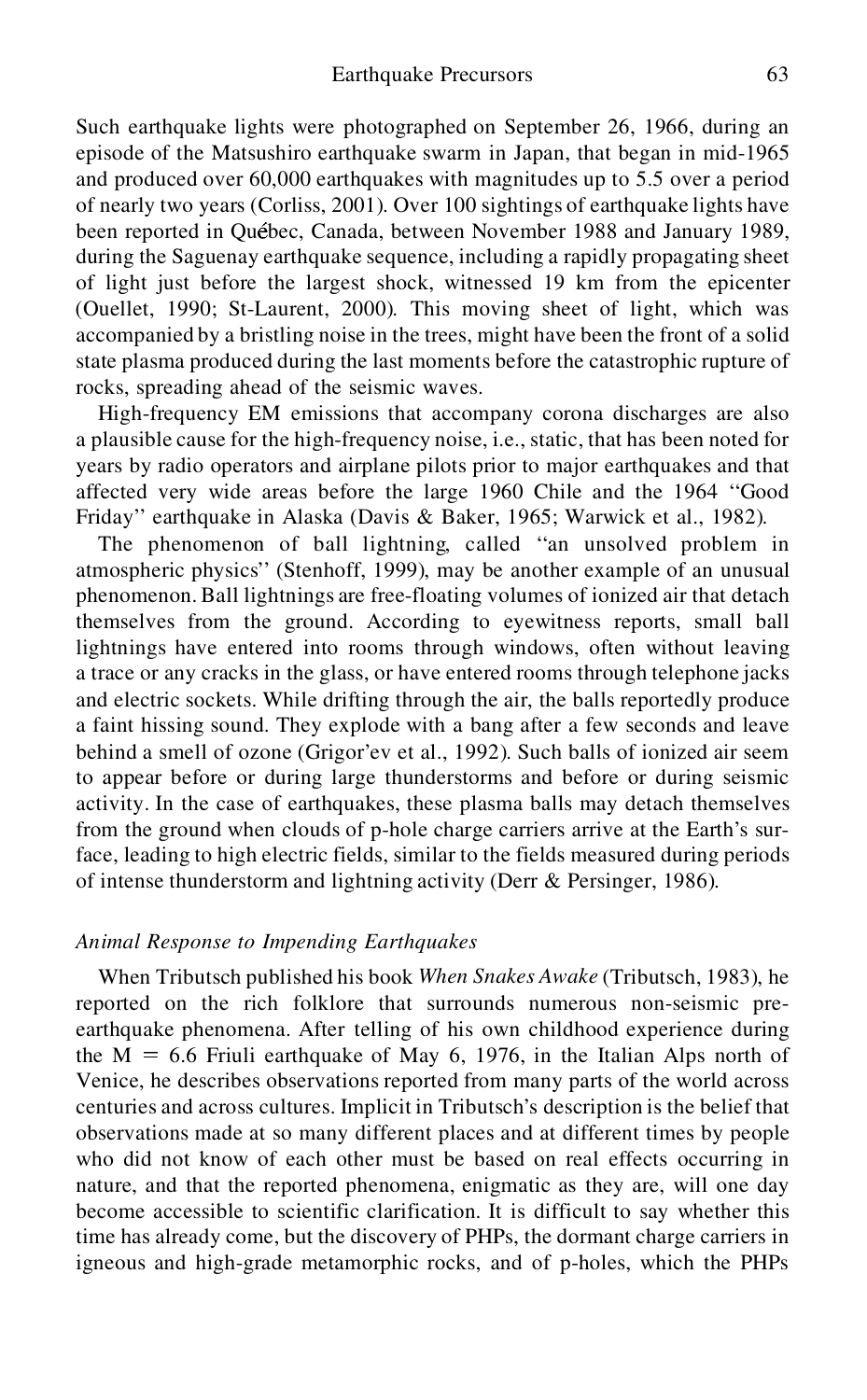release when activated, gives us hope that we may be one major step closer to an elusive goal.

Among the most enigmatic and controversial pre-earthquake phenomena are the various expressions of unusual animal behavior. Tributsch (Tributsch, 1983) took the title of his book from the widely reported observations that hibernating ground-dwelling animals such as snakes have been seen crawling out of their dens in mid-winter. Other, lower animals such as earthworms reportedly emerge from the earth in unusual numbers and at unusual times. Chickens and other birds get restless, horses and cows become agitated, and dogs howl the night before a major earthquake. The tone regarding how to deal with these reports has been set by the remark in the 7th edition of Milne's classical textbook *Earthquakes and other Earth Movements* (Milne & Lee, 1939): ''The most common report of the behaviour of dogs at the time of the San Francisco disaster of 1906 was that they howled during the night preceding the earthquake, implying that they sensed the impending disaster. It is very difficult to accept such a suggestion for there is no scientific explanation as to why dogs should have been gifted with these premonitions''.

Later attempts to find a rational explanation for the thousands of anecdotal reports on animal behavior have centered on low-intensity and low-frequency ground vibrations or on very weak ULF–VLF emissions, to which animals may possess a heightened sensitivity (Adair, 1991; Kirschvink, 1992; Maximova, 1987). I have described above the laboratory evidence that relatively modest positive potentials at the surface of granite in which p-holes are activated can lead to such high electric fields as to induce the emission of positive ions. This observation fits well into the overall picture of corona discharges and similar electric phenomena, and it opens the door to an entirely different explanation for the strange animal behavior observed before many earthquakes.

Air-borne ions have reportedly a pronounced biological impact on humans and animals (Charry, 1984; Krueger & Reed, 1976). Exposure to negative ions is generally perceived by humans as pleasant, may enhance the cognitive performance, and has overall beneficial health effects (Baron, 1987). By contrast, positive ions elicit adverse reactions including headaches, nausea, depression, and overall ill feelings. Adiabatically compressed, katabatic winds, blowing downslope, are known in the Alps as Foehn, in the Rocky Mountains as Chinook, and in Southern California as Santa Ana (Byers, 1974). Such winds are laden with positive ions and are reputably the source of increased levels of tension and irritability in the general population.

Combining these known adverse physiological effects of positive ions on humans with the build-up of positive surface charges at the Earth's surface, due to the arrival of p-hole charge clouds, suggests that animals may react to the positive ions that are most likely emitted from the ground. This would provide a more consistent, and probably testable, explanation for the reported unusual animal behavior prior to large earthquakesthan the alleged sensitivity of animals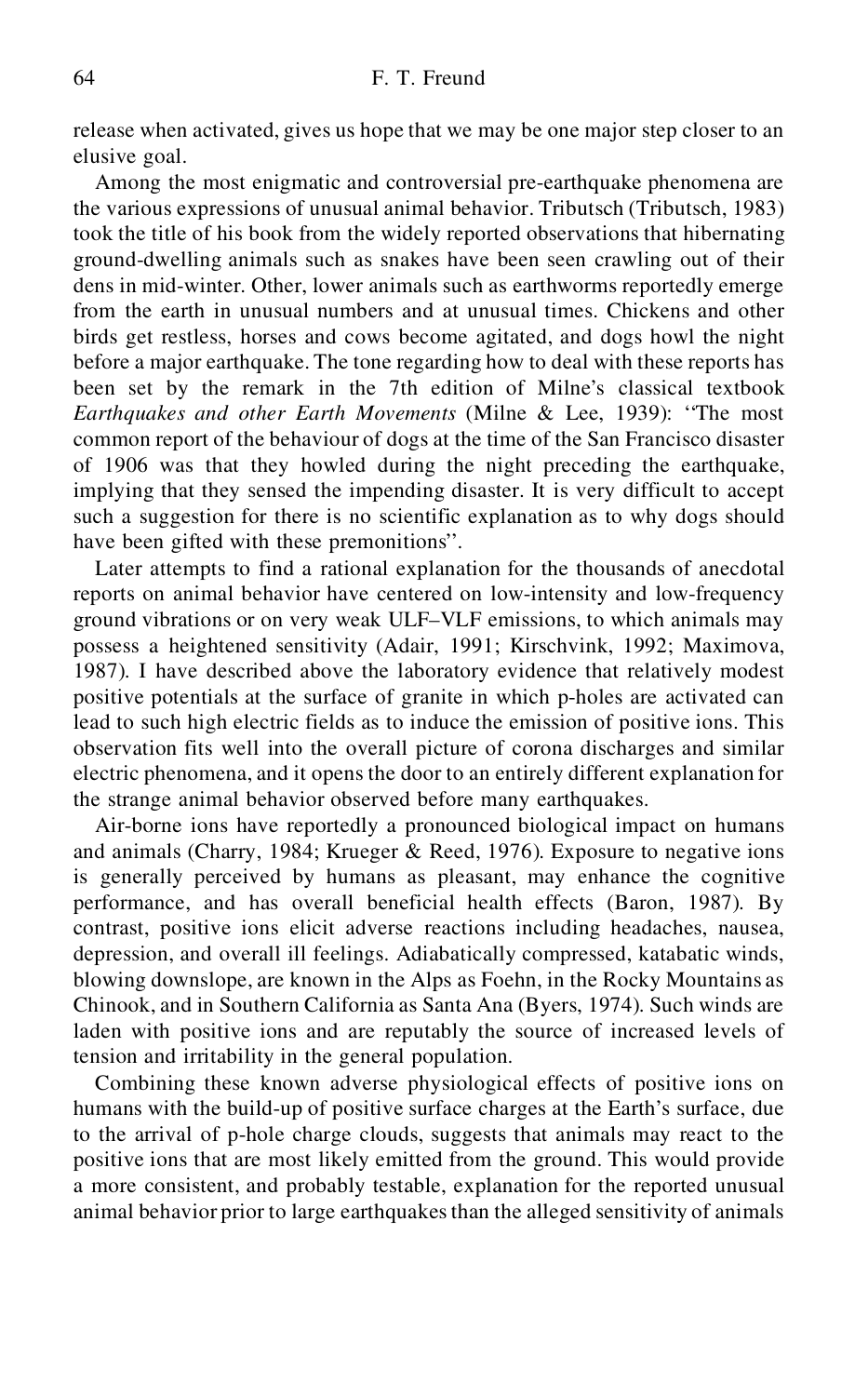to minute vibrations or very low-intensity EM emission, which seem not to be supported by other evidence.

### *Ionospheric Perturbations*

Going from the small to the large, the list of pre-earthquake phenomena includes many reports on ionospheric perturbations on the scale of 1000 km or more (Davies & Archambeau, 1998; Davis & Baker, 1965; Gokhberg et al., 1988; Pulinets, 1998). These perturbations are generally observed about 5–10 days before large seismic events and disappear within 1–2 days. They are well documented in Taiwan (Liu et al., 2000), where they are characterized by a modification in the lowermost ionospheric layer, the F layer. The F layer is dominated by positive ions and, hence, is positively charged. It appears that, prior to large earthquakes, a strong electric field builds up on the ground, the polarity of which is most often such that it pushes the F layer aside, allowing energetic electrons from the higher ionospheric layers to penetrate to lower levels.

Such a positive electric field rising from the ground is consistent with the ideas presented here, namely that p-hole charge clouds, which arrive at the Earth's surface, generate a positive ground potential. What may be surprising is the magnitude of the electric field on the ground required to have an effect on the ionosphere more than 100 km above the Earth's surface. The lithosphere– ionosphere coupling has been modeled (Grimalski et al., in press; Pulinets et al., 2000) in spite of the uncertainties about the mechanism that causes such fields.

The discovery of p-holes as powerful charge carriers that are activated through high levels of stress in the Earth's crust before earthquakes may also provide an answer to ionospheric perturbations. If p-hole charge clouds spread to the surface, they not only generate high electric fields at the rock-to-air interface but also lead to an overall increase in the ground potential. If the Earth's ground reaches sufficiently high positive values, we have a situation that can be described as a capacitor. The Earth's surface represents one fixed capacitor plate. The lower edge of the highly conductive ionosphere represents the opposite capacitor plate, which can move up or down or to the side. If the positive ground potential increases due to the arrival of p-hole charge clouds, the associated electric field is bound to affect the ionospheric capacitor plate.

In this context it is worth noting that very little seems to be known how the ground potential of the Earth—the common ''ground'' to which we reference locally all electric installations and measurements—changes over lateral distances of hundreds and thousands of kilometers and as a function of time. It would appear to be an attractive project to devise methods for monitoring the ground potentials on a regional scale and to correlate the measured values with earthquake activity.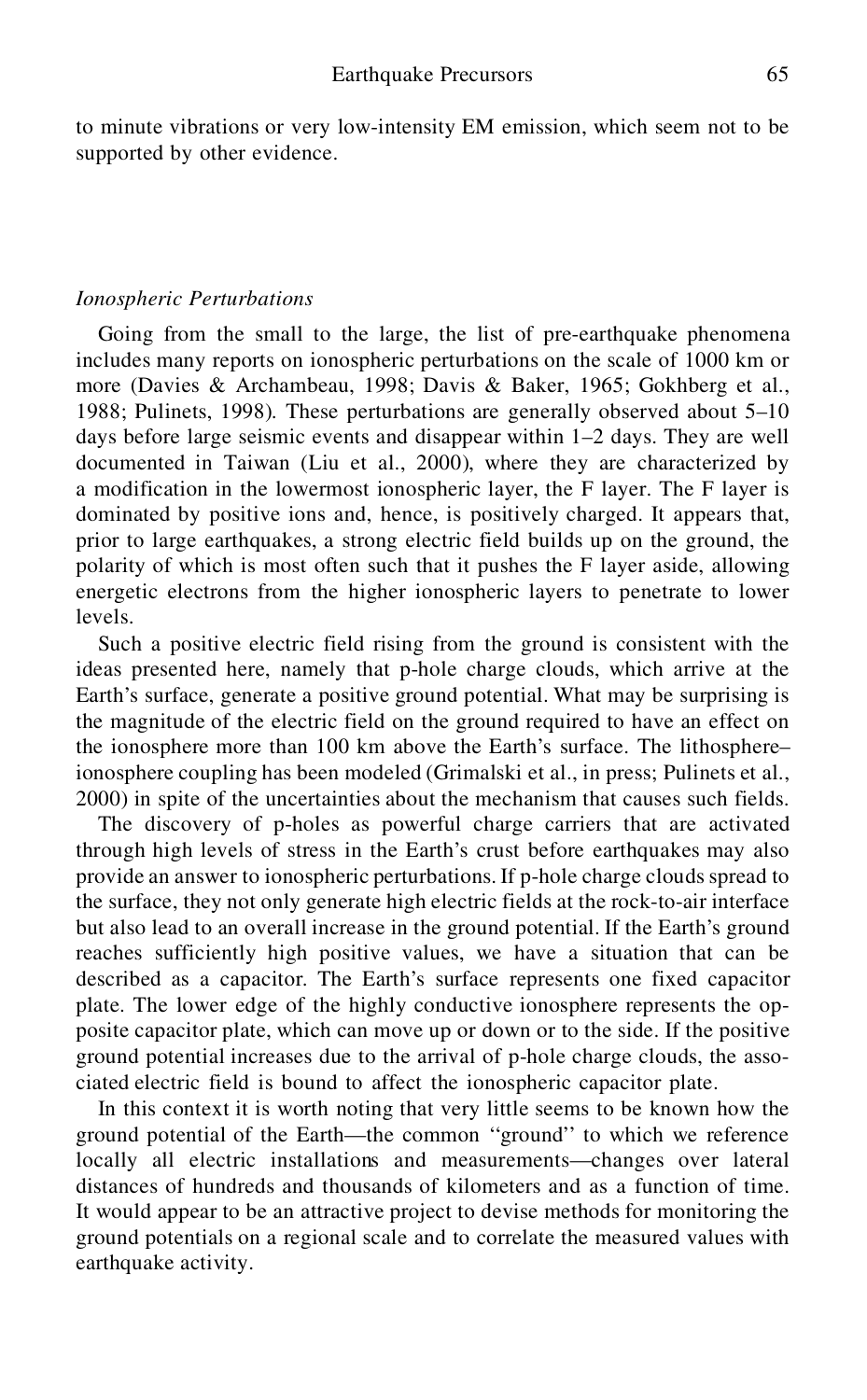#### 66 F. T. Freund

#### **Conclusions**

What is so attractive about p-hole charge carriers is that they seem to provide a unified concept that links together an array of apparently disconnected phenomena reported in the context of impending earthquake activity. These phenomena span the range from animal behavior to ionospheric perturbations, with a number of hitherto poorly understood electric, magnetic, electromagnetic, visible and infrared emissions nested in between. Over the years a sufficiently large body of knowledge has accumulated, which allows me to be optimistic that we have correctly interpreted the basic properties of p-holes and their parents, the peroxy bonds or PHPs, even though many details remain unexplored and must be studied in the years to come.

These hopeful words should not hide the fact that, until now, the geoscience community at large has not accepted the notion that p-holes exist in minerals and rocks, and that they may have a profound effect on many properties of these materials and on processes of general geological and geophysical interest. There are several causes for the widespread resistance.

Published information about p-holes, in particular about their contribution to the electrical conductivity of minerals and rocks, is still scarce. This is largely due to the fact that the peer review system often creates near-insurmountable hurdles against the publication of data that seem contrary to long-held beliefs. Most editors of mainstream science journals are themselves part of the mainstream circle. Hence, in cases of adversarial comments from mainstream reviewers, they tend to lean to the ''safe'' side and reject manuscripts submitted for publication.

For over a hundred years geoscientists have been trained to think of oxygen anions in natural materials as  $O^{2-}$  and nothing but  $O^{2-}$ . To introduce  $O^{-}$  as a new variant, but at the same time point to the fact that  $O<sup>-</sup>$  is not an ion but an electronic state with unusual properties, most appropriately discussed within the framework of semiconductor physics, requires a level of rethinking for which most geoscientists are ill-prepared.

Lastly, once fully told and understood, the ''story'' of p-holes is basically so simple that many mainstream geoscientists are left to wonder why it has taken so long for them to be discovered. If they are so ubiquitous as they appear to be, why did p-holes go unnoticed for over a hundred years? Confronted with this question, by a twist of logic, many ''mainstreamers'' succumb to the impulse to reject the p-hole concept out of hand.

The difficulties encountered in the connection with p-holes are similar to others that have punctuated the history of science. The discovery of the p-holes as dormant yet powerful charge carriers in the Earth's crust calls for a new paradigm in earthquake research and beyond. More often than not, any call for a new paradigm elicits opposition. Therefore, I close with a quote from the philosopher Arthur Schopenhauer, who ventured to say: ''All truth passes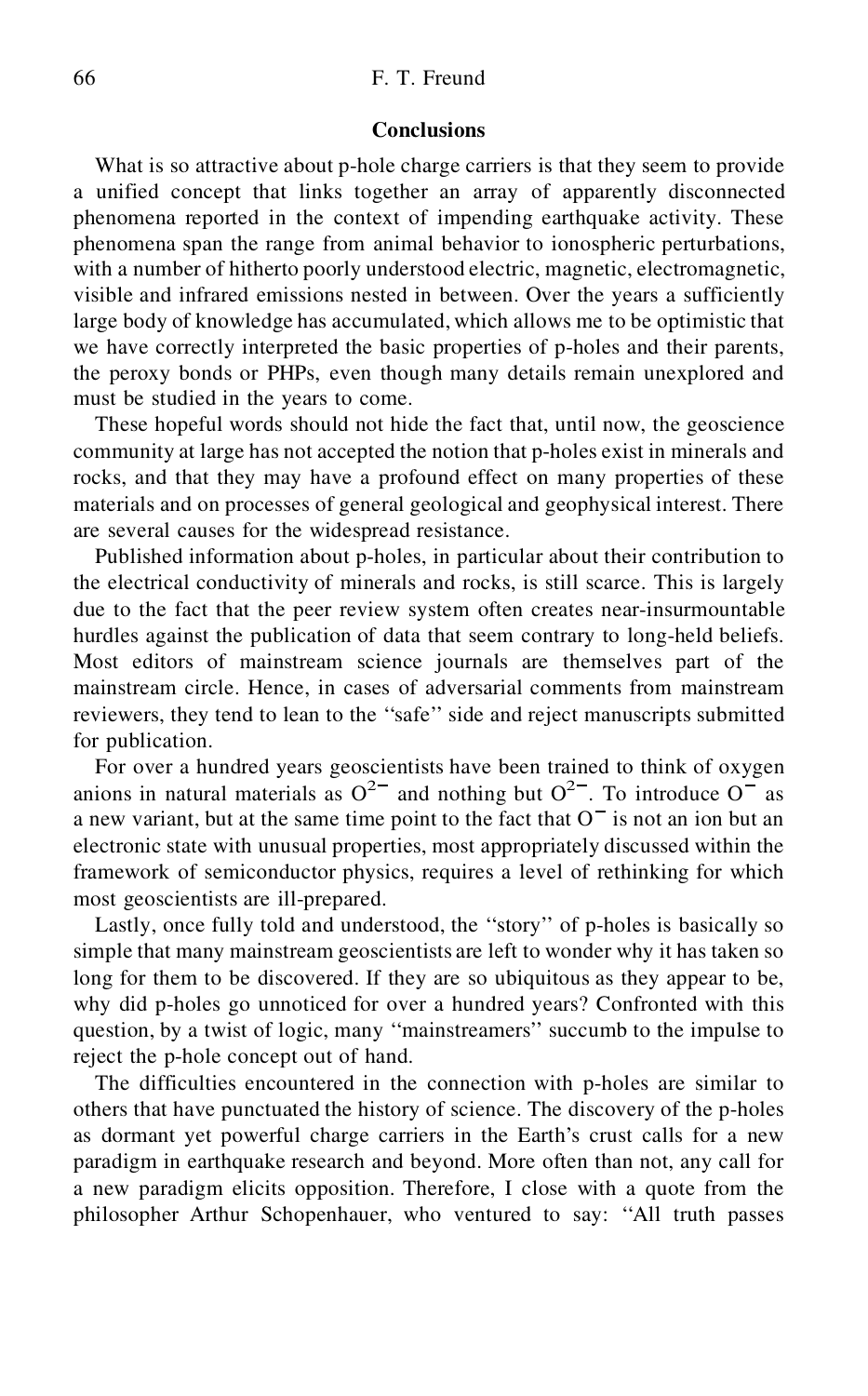through three stages. First, it is ridiculed. Second, it is violently opposed. Third, it is accepted as being self-evident''.

### **Acknowledgements**

The ideas underlying my approach to non-seismic pre-earthquake phenomena evolved over many years, starting with work on defects introduced into oxide crystals through the dissolution of small amounts of gaseous components, in particular  $H_2O$ . The early work was supported by the Deutsche Forschungsgemeinschaft in Germany, later work supported by grants from NASA, including grants from the NASA Ames Research Center Director's Discretionary Fund and from NSF. A number of students helped with laboratory experiments and data analysis. I am indebted to my former doctoral students Reinhard Martens, Hendrik Kathrein, Heinz Wengeler, and Rolf Knobel, as well as to students from San Jose State University, in particular Eun-Joo Whang, Michael M. Masuda, Tuyen Vo, and Paul Gosling. My introduction into the wide-open field of earthquake precursor phenomena has been greatly helped by discussions with Masashi Hayakawa, University of Electro-Communications, Tokyo; Seiya Uyeda, Tokai University, Japan; Jann Yeng Liu, National Central University (NCU), Taiwan; and Dimitar Ouzounov, NASA Goddard Space Flight Center. Ying-Wei Fei, Geophysical Laboratory, Carnegie Institution of Washington, provided access to crucial high-pressure equipment. Horn-Yuan Yen and his coworkers at NCU provided unpublished data on the magnetic field anomalies linked to the Chi-Chi earthquake.

### **References**

- Adair, R. K. (1991). Constraints on biological effects of weak extremely-low-frequency electromagnetic elds. *Physical Review A (Atomic, Molecular, and Optical Physics), 43,* 1039–1048.
- Akinaga, Y., Hayakawa, M., Liu, J. Y., Yumoto, K., & Hattori, K. (2001). A precursory ULF signature for the Chi-Chi earthquake in Taiwan. *Natural Hazards and Earth System Sciences, 1,* 33–36.
- Arias, T. A., & Joannopoulos, J. D. (1994). Ab initio theory of dislocation interactions: From closerange spontaneous annihilation to the long-range continuum limit. *[Physics](http://www.ingentaselect.com/rpsv/cgi-bin/linker?ext=a&reqidx=/0031-9007^28^2973L.680[aid=4800073]) Review and Letters, 73,* [680–683.](http://www.ingentaselect.com/rpsv/cgi-bin/linker?ext=a&reqidx=/0031-9007^28^2973L.680[aid=4800073])
- Balbachan, M. Y., & Parkhomenko, E. I. (1983). Electret Effect during rupture of Rocks. *Isvestiya, Physics of the Solid Earth, 19,* 661–665.
- Ballhaus, C., Berry, R. F., & Green, D. H. (1990). Oxygen fugacity controls in the Earth's upper mantle. *Nature, 348,* [437–440.](http://www.ingentaselect.com/rpsv/cgi-bin/linker?ext=a&reqidx=/0028-0836^28^29348L.437[aid=4800074])
- Baron, R. (1987). Effects of negative ions on cognitive performance. *Journal of Applied [Psychology,](http://www.ingentaselect.com/rpsv/cgi-bin/linker?ext=a&reqidx=/0021-9010^28^2972L.131[aid=4800075]) 72,* [131–137.](http://www.ingentaselect.com/rpsv/cgi-bin/linker?ext=a&reqidx=/0021-9010^28^2972L.131[aid=4800075])
- Bernabe´, Y. (1998). Streaming potential in heterogenous networks. *Journal of [Geophysical](http://www.ingentaselect.com/rpsv/cgi-bin/linker?ext=a&reqidx=/0148-0227^28^29103L.20827[aid=4800076]) Research, 103,* [20827–20841.](http://www.ingentaselect.com/rpsv/cgi-bin/linker?ext=a&reqidx=/0148-0227^28^29103L.20827[aid=4800076])
- Bilichenko, S. V., Iljin, F. S., & Kim, E. F. (1990). ULF response of the ionosphere for earthquake preparation processes. *Doklady Academiia Nauk USSR, 311,* 1077–1080.
- Bishop, J. R. (1981). Piezoelectric effects in quartz-rich rocks. *Tectonophysics, 77,* 297–321.
- Brace, W. F., Paulding, B. W., & Scholz, C. (1966). Dilatancy in the fracture of crystalline rocks. *Journal of Geophysical Research, 71,* 3939–3953.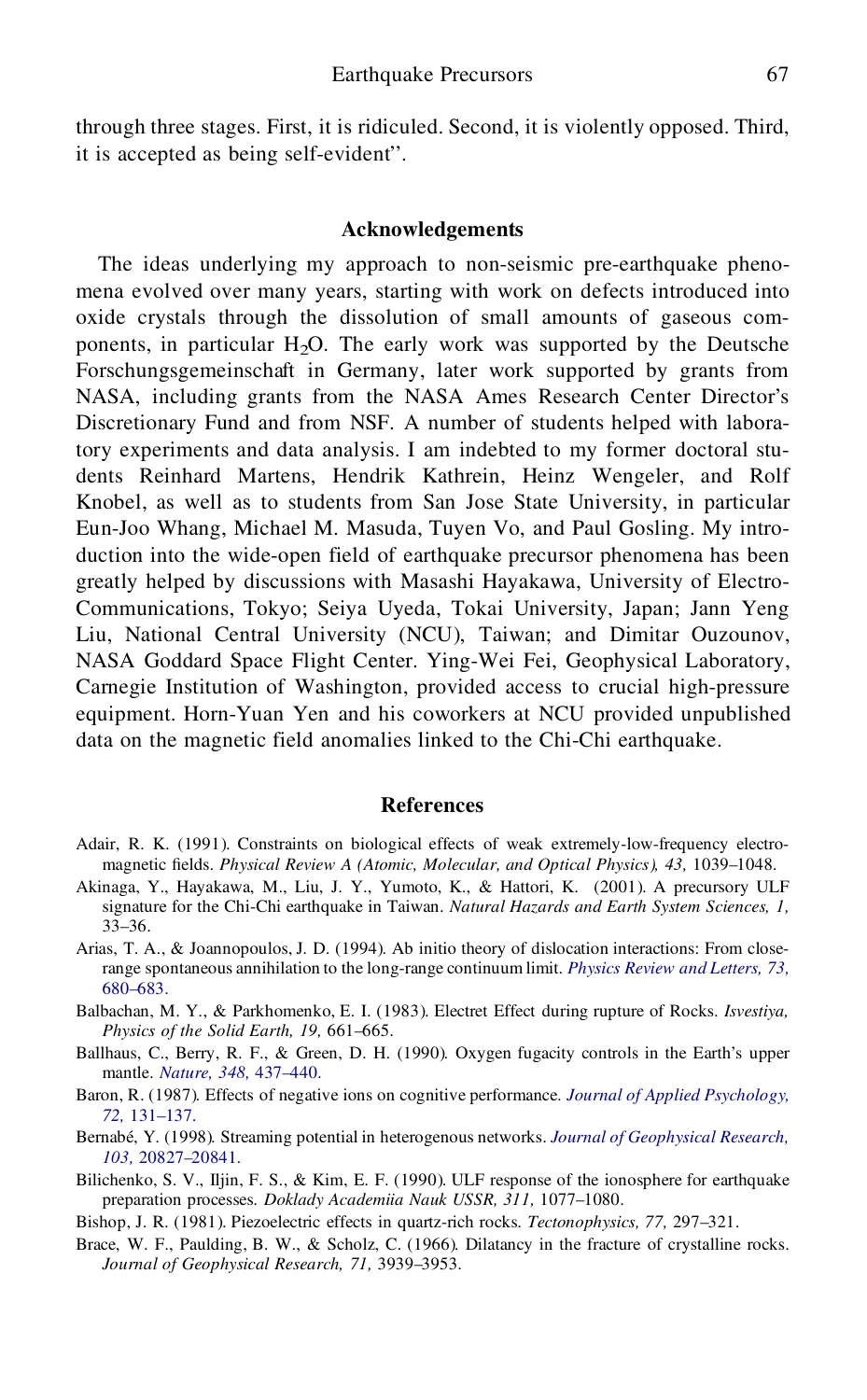- Brady, B. T., & Rowell, G. A. (1986). Laboratory investigation of the electrodynamics of rock fracture. *Nature, 321,* 488–492.
- Byers, H. R. (1974). *General Meteorology.* New York: McGraw-Hill.
- Charry, J. (1984). Biological effects of small air ions: A review of findings and methods. *[Environmental](http://www.ingentaselect.com/rpsv/cgi-bin/linker?ext=a&reqidx=/0013-9351^28^2934L.351[aid=3368301]) Research, 34,* 351–389.
- Chen, D. Y., Zhang, D. H., & Sun, Z. J. (1994). ULF electric-potential changes prior to the fracture in rock samples. In Hayakawa, M., & Fujinawa, Y. *Electromagnetic Phenomena Related to Earthquake Prediction* (pp. 323–329). M. Hayakawa and Y. Fujinawa. Tokyo: Terra Scientific.
- Constable, S., & Duba, A. (1990). Electrical conductivity of olivine, a dunite and the mantle. *Journal of Geophysical Research, 95,* 6967–6978.
- Corliss, W. R. (2001). *Remarkable Luminous Phenomena in Nature: A Catalog of Geophysical Anomalies.* Glen Arm, MD: Sourcebook Project.
- Cress, G. O., Brady, B. T., & Rowell, G. A. (1987). Sources of electromagnetic radiation from fracture of rock samples in the laboratory. *Geophysical Research Letters, 14,* 331–334.
- Davies, J. B., & Archambeau, C. B. (1998). Modeling of atmospheric and ionospheric disturbances from shallow seismic sources. *Physics of the Earth and [Planetary](http://www.ingentaselect.com/rpsv/cgi-bin/linker?ext=a&reqidx=/0031-9201^28^29105L.183[aid=4800080]) Interiors, 105,* 183–199.
- Davis, K., & Baker, D. M. (1965). Ionospheric effects observed around the time of the Alaskan earthquake of March 28.1964. *Journal of Geophysical Research, 70,* 2251–2253.
- Dea, J. Y., Richman, C. I., & Boerner, W. M. (1991). Observations of seismo-electromagnetic earthquake precursor radiation signatures along southern Californa fault zones: Evidence of longdistance precursor ultra-low frequency signals observed during a moderate southern California earthquake. *Canadian Journal of Physics, 69,* 1138–1145.
- Derr, J. S. (1973). Earthquake lights: A review of observations and present theories. *Bulletin of the Seismological Society of America, 63,* 21277–21287.
- Derr, J. S. (1986). Luminous phenomena and their relationship to rock fracture. *Nature, 321,* 470–471.
- Derr, J. S., & Persinger, M. A. (1986). Luminous phenomena and earthquakes in southern Washington. *Experientia, 42,* 991–999.
- Dickinson,J. T.,Jensen, L. C., & McKay, M. R. (1987). Neutral molecule emission from the fracture of crystalline magnesium oxide. *Journal of Vacuum Science and Technology, A, 1987,* 1162–1168.
- Dickinson, J. T., Jensen, L. C., McKay, M. R., & Freund, F. (1986). The emission of atoms and molecules accompanying fracture of single-crystal magnesium oxide. *Journal of Vacuum Science and Technology, 4,* 1648–1652.
- Dieckmann, R. (1986). Diffusion of cations and of point defects in magnetite (Fe<sub>3-d</sub>O<sub>4</sub>). *Oxid. Met. Assoc. Mass Transp., Normaln L. Peterson Memorial Symp., Proc. Symp.* TMS-AIME Fall Meeting, Warrendale, PA, Metall. Soc.
- Draganov, A. B., Inan, U. S., & Taranenko, Y. N. (1991). ULF magnetic signatures at the Earth surface due to ground water flow: A possible precursor to earthquakes. *Geophysical Research Letters, 18,* 1127–1130.
- Duba, A., Heard, H. C., & Schock, R. N. (1974). Electrical conductivity of olivine at high pressure and under controlled oxygen fugacity. *Journal of [Geophysical](http://www.ingentaselect.com/rpsv/cgi-bin/linker?ext=a&reqidx=/0148-0227^28^2979L.1667[aid=4800087]) Research, 79,* 1667–1673.
- Finkelstein, D., Hill, U. S., & Powell, J. R. (1973). The piezoelectric theory of earthquake lightning. *Journal of Geophysical Research, 78,* 992–993.
- Fraser-Smith, A. C. (1992). *ULF, ELF, and VLF electromagnetic eld observations during earthquakes: Search for precursors. Low frequency electrical precursors: Fact or ction?* Lake Arrowhead, CA, USA June 14–17, 1992, NSF National Earthquake Hazard Reduction Program.
- Freund, F. (1987). Hydrogen and carbon in solid solution in oxides and silicates. *Phys. Chem. Minerals, 15,* 1–18.
- Freund, F. (2000). Time-resolved study of charge generation and propagation in igneous rocks. *Journal of Geophysical Research, 105,* [11001–11019.](http://www.ingentaselect.com/rpsv/cgi-bin/linker?ext=a&reqidx=/0148-0227^28^29105L.11001[aid=2289827])
- Freund, F. (2002a). Charge generation and propagation in rocks. *Journal of Geodynamics, 33,* 545– 572.
- Freund, F. (2002b). Seismic electric signals (SES) and the conductivity structure of the crust. In Hayakawa, M., & Molchanov, O. A. (Eds.), *Seismo-Electromagnetics: Lithosphere-Atmosphere-Ionosphere Coupling* (pp. 141-152). Tokyo: Terra Scientific Publishing.
- Freund, F., Freund, M. M., & Batllo, F. (1993). Critical review of electrical conductivity measurements and charge distribution analysis of magnesium oxide. *Journal of Geophysical Research, 98,* 22209–22229.
- Freund, F., Jhabvala, M., La, A., Shu, P., Tsay, S. C., Ouzounov, D., & Fei, Y. (2002). *Mid-infrared*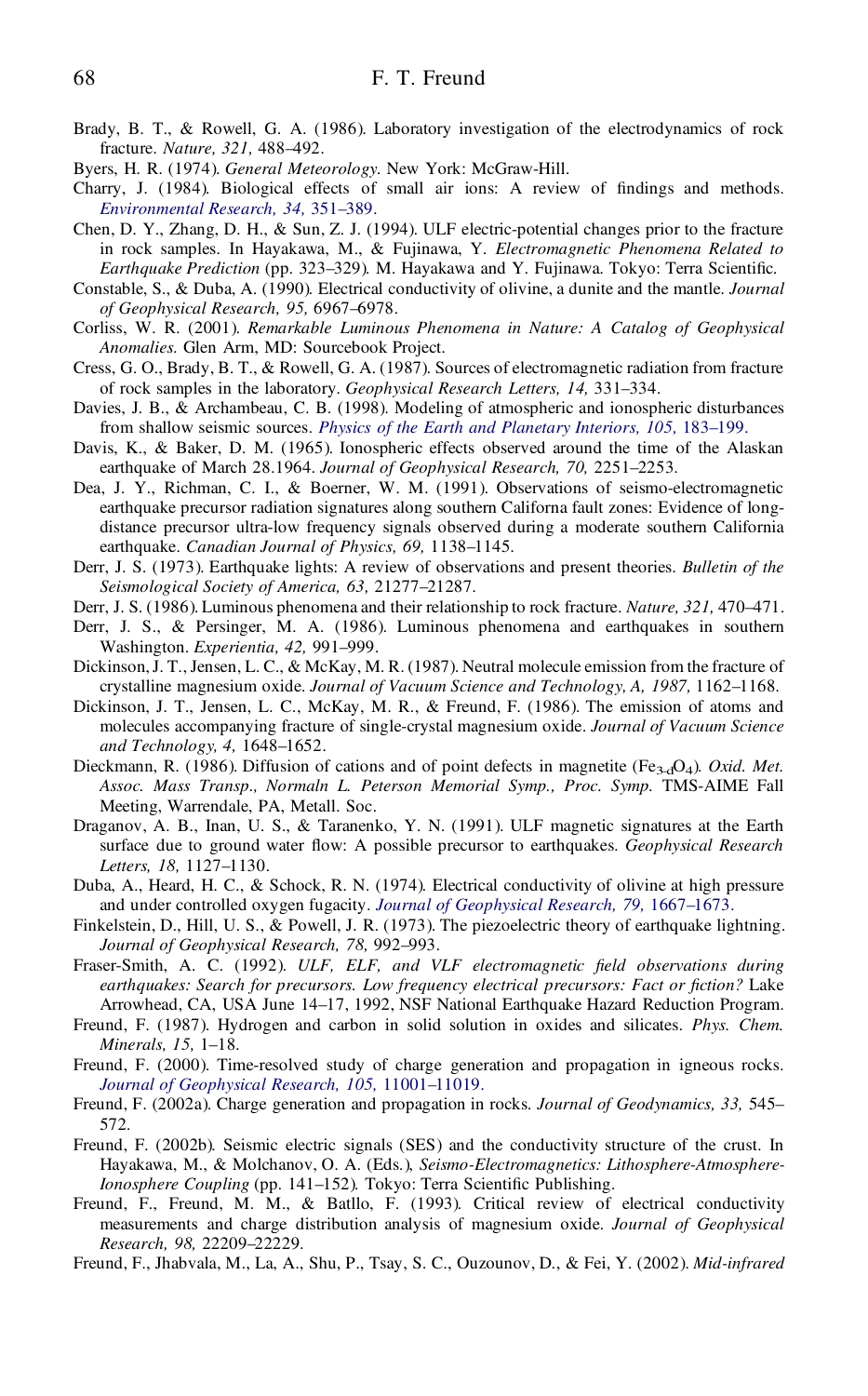*luminescence observed during rock deformation.* Spring Meeting. Washington, DC, American Geophysics Union, T22B-03.

- Freund, F., & Wengeler, H. (1982). The infrared spectrum of OH–compensated defect sites in Cdoped MgO and CaO single crystals. *Journal of Physics and [Chemistry](http://www.ingentaselect.com/rpsv/cgi-bin/linker?ext=a&reqidx=/0022-3697^28^2943L.129[aid=2289828]) of Solids, 43,* 129–145.
- Freund, F., Whang, E.-J., Batllo, F., Desgranges, L., Desgranges, C., & Freund, M. M. (1994). Positive hole–type charge carriers in oxide materials. In Levinson, L. M. (Ed.), *Grain Boundaries and Interfacial Phenomena in Electronic Ceramics* (pp. 263–278). Cincinnati, OH: American Ceramics Society.
- Freund, M. M., Freund, F., & Batllo, F. (1989). Highly mobile oxygen holes in magnesium oxide. *Physical Review Letters, 63,* [2096–2099.](http://www.ingentaselect.com/rpsv/cgi-bin/linker?ext=a&reqidx=/0031-9007^28^2963L.2096[aid=2289830])
- Geller, R. J. (1997). Earthquake prediction: A critical review. *Geophysical Journal International, 131,* 425–450.
- Gokhberg, M. B., Kustov, V. A., & Liperovsky, V. A. (1988). About perturbationsin the ionospheric F-region before strong earthquakes. *Izv. Akad. Nauk USSR, Fiz. Zemli, N4,* 12–20.
- Gokhberg, M. B., Morgounov, V. A., & Pokhotelov, O. A. (1995). *Earthquake Prediction.* Amsterdam: Gordon and Breach.
- Gorny, V. I., Salman, A. G., Tronin, A. A., & Shilin, B. B. (1988). The Earth's outgoing IR radiation as an indicator of seismic activity. *Proceedings of the Academy of Science USSR, 301,* 67–69.
- Grigor'ev, A. I., Grigor'eva, I. D., & Shiryaeva, S. O. (1992). Ball lightning penetration into closed rooms: 43 Eyewitness accounts. *Journal of Scientific Exploration*, 6, 261–279.
- Grimalski, V. V., Hayakawa, M., Ivchenko, V. N., Rapoport, Y. G., & Zadorozhnii, V. I. (in press). Penetration of electrostatic field from the lithosphere into ionosphere and its effect on the D-region before earthquakes. *Atmospheric and Terrestrial Physics.*
- Hadjicontis, V., & Mavromatou, C. (1994). Transient electric signals prior to rock failure under uniaxial stress. *Geophysical Research Letters, 21,* 1687–1690.
- Hayakawa, M., Lefeuvre, F., & Rauch, J. L. (1990). On the system of Aureol-3 satellite direction nding for ionospheric and magnetospheric ELF waves. *Trans. Inst. Electron. Inform. Commun Eng. Japan, E73,* 942–951.
- Hermance, J. F. (1979). The electric conductivity of materials containing partial melt: A simple model from Archie's law. *Geophysical Research Letters, 6,* 613–616.
- Ismaguilov, V. S., Kopytenko, Y. A., Hattori, K., Voronov, P. M., Molchanov, O. A., & Hayakawa, M. (2001). ULF magnetic emissions connected with under sea bottom earthquakes. *Natural Hazards and Earth System Sciences, 1,* 23–31.
- Iwamatsu, S. (1986). Distribution of hole and electron trapping centers in  $SiO<sub>2</sub>$  film on Si, and the relation with the electrostatic tribo electrification. *Applied Physics and Letters,* 48, [1542–1543.](http://www.ingentaselect.com/rpsv/cgi-bin/linker?ext=a&reqidx=/0003-6951^28^2948L.1542[aid=4800094])
- Johnston, M. J. S. (1997). Review of electric and magnetic fields accompanying seismic and volcanic activity. *Surveys in [Geophysics,](http://www.ingentaselect.com/rpsv/cgi-bin/linker?ext=a&reqidx=/0169-3298^28^2918L.441[aid=4800095]) 18,* 441–475.
- Jouniaux, L., Bernard, M. L., Zamora, M., & Pozzi, J. P. (2000). Streaming potential in volcanic rocks from Mount Pele´e. *Journal of [Geophysical](http://www.ingentaselect.com/rpsv/cgi-bin/linker?ext=a&reqidx=/0148-0227^28^29105L.8391[aid=4800096]) Research, 105,* 8391–8401.
- Kathrein, H., & Freund, F. (1983). Electrical conductivity of magnesium oxide single crystals below 1200 K. *Journal of Physics and [Chemistry](http://www.ingentaselect.com/rpsv/cgi-bin/linker?ext=a&reqidx=/0022-3697^28^2944L.177[aid=4800097]) of Solids, 44,* 177–186.
- King, B. V., & Freund, F. (1984). Surface charges and subsurface space charge distribution in magnesium oxide containing dissolved traces of water. *Physical Review B (Condensed Matter and Materials Physics), 29,* 5814–5824.
- Kirschvink, J. L. (1992). Comment on ''Constraints on biological effects of weak extremely-lowfrequency electromagnetic elds''. *Physical Review A (Atomic, Molecular, and Optical Physics), 46,* 2178–2184.
- Krueger, A. P., & Reed, E. J. (1976). Biological impact of small air ions. *Science, 193,* [1209–1213.](http://www.ingentaselect.com/rpsv/cgi-bin/linker?ext=a&reqidx=/0036-8075^28^29193L.1209[aid=2991679])
- Li, L., Xu, M., Wang, L., Qiang, Z., & Dian, C. (1997). *Satellite thermal infrared anomaly and earthquake prediction.* 4th Asian-Pacific Conference on Multilateral Cooperation in Space Technology and Application, Isa Town, Bahrain.
- Liu, J. Y., Chen, Y. I., Pulinets, S. A., Tsai, Y. B., & Chuo, Y. J. (2000). Seismo-ionospheric signatures prior to  $M \ge 6.0$  Taiwan earthquakes. *Geophysical Research Letters*, 27, 3113–3116.
- Liu, J. Y., Chu, Y. H., Chen, M. Q., Tsai, L. C., & Huang, C. M. (2000). Modeling and ground observations of the ionosphere related to the COSMIC project. *Terrestrial, Atmospheric and Ocean Science, 11,* 349–364.
- Liu, J. Y., Yen, Y. H., Freund, F., Zeng, X., Tsai, Y. B., Teh, Y. H., & Chen, C. H. (2001).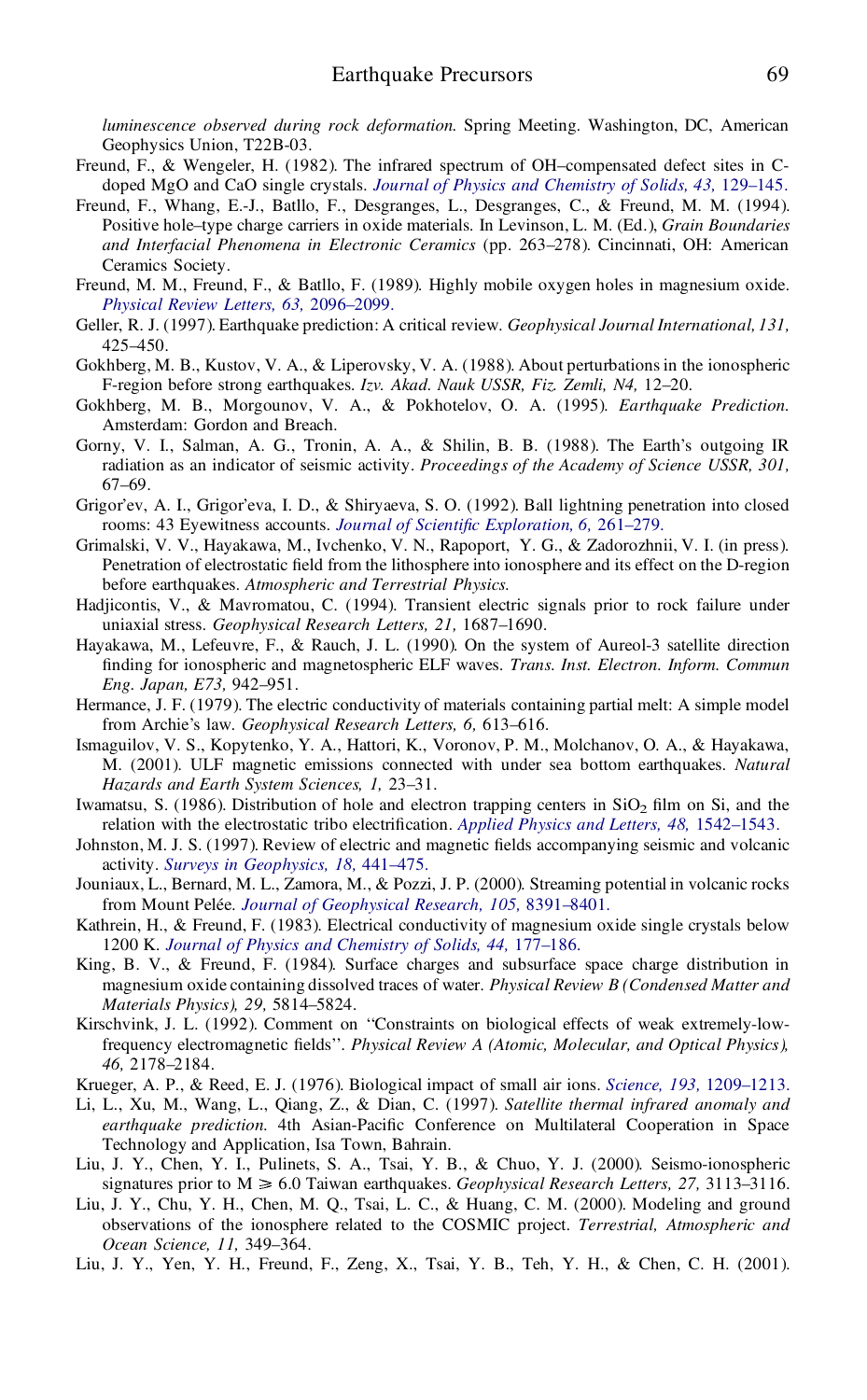*Geomagnetic anomalies observed during the Chi-Chi and Chai-Yi earthquakes.* European Geophysical Society XXVI General Assembly, 2001, Session SE4.6, Nice, France.

- Lockner, D. A. (1995). Rock failure. In Ahrens, T. J. (Ed.), *Rock Physics and Phase Relations* (pp. 127–147).Washington, DC: AGU.
- Martens, R., Gentsch, H., & Freund, F. (1976). Hydrogen release during the thermal decomposition of magnesium hydroxide to magensium oxide. *Journal of [Catalysis,](http://www.ingentaselect.com/rpsv/cgi-bin/linker?ext=a&reqidx=/0021-9517^28^2944L.366[aid=2289837]) 44,* 366–372.
- Matsushima, S. (1989). Partial melting of rocks observed by the sound velocity method and the possibility of a quasi-dry low velocity zone in the upper mantle. *Physics of the Earth and [Planetary](http://www.ingentaselect.com/rpsv/cgi-bin/linker?ext=a&reqidx=/0031-9201^28^2955L.306[aid=4800100]) [Interiors,](http://www.ingentaselect.com/rpsv/cgi-bin/linker?ext=a&reqidx=/0031-9201^28^2955L.306[aid=4800100]) 55,* 306–312.
- Maximova,L.(1987). Forecasters of earthquakes.*NovostiNauki i Tekhniki(Moscow,USSR), 23,* 53–55.
- Miguel, M. C., Vespignani, A., Zapperi, S., Weiss, J., & Grasso, J. R. (2001). Intermittent dislocation flow in viscoplastic deformation. *Nature*, 410, [667–671.](http://www.ingentaselect.com/rpsv/cgi-bin/linker?ext=a&reqidx=/0028-0836^28^29410L.667[aid=4800101])
- Milne, J., & Lee, A. W. (1939). *Earthquakes and other Earth Movements.* London: Kegan Paul, Trench, Trubner & Co.
- Molchanov, O. A., & Hayakawa, M. (1998). On the generation mechanism of ULF seismogenic electromagnetic emissions. *Physics of the Earth and [Planetary](http://www.ingentaselect.com/rpsv/cgi-bin/linker?ext=a&reqidx=/0031-9201^28^29105L.201[aid=4800102]) Interiors, 105,* 201–210.
- Molchanov, O. A., Kopytenko, Y. A., Kopytenko, E. A., Matiashvili, T., Fraser-Smith, A. C., & Bernardi, A. (1992). Results of ULF magnetic field measurements near the epicenters of the Spitak (Ms 6.9) and Loma Prieta (Ms 7.1) earthquakes: Comparative analysis. *Geophysical Research Letters, 19,* 1495–1498.
- Molchanov, O. A., Mazhaeva, O. A., Goliavin, A. N., & Hayakawa, M. (1993). Observation by the Intercosmos-24 satellite of ELF-VLF electromagnetic emissions associated with earthquakes. *Annales of Geophysicae, 11,* 431–440.
- Moore, D. E., & Lockner, D. A. (1995). The role of microcracking in shear-fracture propagation in granite. *Journal of Structural Geology, 17,* 95–114.
- Morat, P., & Le Mouel, J. L. (1987). Variation of the electric resistivity of large rock samples with stress. *Geophysics, 52,* 1424–1430.
- Morgan, F. D., William, E. R., & Madden, T. R. (1989). Streaming potential properties of Westerly granite with applications. *Journal of Geophysical Research, 94,* 12449–12461.
- Ohnaka, M. (1995). A shear failure strength law of rock in the brittle-plastic transition regime. *Geophysical Research Letters, 22,* 25–28.
- Ohta, K., Umeda, K., Watanabe, N., & Hayakawa, M. (2001). ULF/ELF emissions observed in Japan, possibly associated with the Chi-Chi earthquake in Taiwan. *Natural Hazards and Earth System Sciences, 1,* 37–42.
- Oommen, T. V. (1988). Static electrification properties of transformer oil. *IEEE [Transactions](http://www.ingentaselect.com/rpsv/cgi-bin/linker?ext=a&reqidx=/0018-9367^28^2923L.123[aid=4800109])* on *Electrical [Insulation,](http://www.ingentaselect.com/rpsv/cgi-bin/linker?ext=a&reqidx=/0018-9367^28^2923L.123[aid=4800109]) 23,* 123–128.
- Ouellet, M. (1990). Earthquake light and seismicity. *Nature, 348,* 492.
- Park, S. K., Johnston, M. J. S., Madden, T. R., Morgan, F. D., & Morrison, H. F. (1993). Electromagnetic precursors to earthquakes in the ULF band: A review of observations and mechanisms. *Reviews in Geophysics, 31,* 117–132.
- Parrot, M. (1994). Statistical study of ELF/VLF emissions recorded by a low-altitude satellite during seismic events. *Journal of Geophysical Research, 99,* 23339–23347.
- Pulinets, S. A. (1998). Seismic activity as a source of ionospheric variability. *[Advances](http://www.ingentaselect.com/rpsv/cgi-bin/linker?ext=a&reqidx=/0273-1177^28^2922L.903[aid=3334177]) in Space [Research,](http://www.ingentaselect.com/rpsv/cgi-bin/linker?ext=a&reqidx=/0273-1177^28^2922L.903[aid=3334177]) 22,* 903–906.
- Pulinets, S. A., Boyarchuk, K. A., Hegai, V., Kim, C., & Lomonosov, A. (2000). Quasielectrostatic model of atmosphere-thermosphere-ionosphere coupling. *Advances in Space Research, 26,* 1209– 1218.
- Qian, Z., Dian, C., Li, L., Zhao, Y., Cui, X., Guo, M., & Wang, Y. (1996). Satellite thermal infrared anomaly and earthquake prediction in advance and in short-term. In State Seismological Bureau, *Selected Papers of Earthquake Prediction in China* (pp. 186–194). Beijing: State Seismological Bureau.
- Qiang, Z., Dian, C., Li, L., Xu, M., Ge, F., Liu, T., Zhao, Y., & Manhong, G. (1999). Satellite thermal infrared brightness temperature anomaly image: Short-term and impending earthquake precursors. *Science in China, Series D: Earth Sciences, 42,* [313–324.](http://www.ingentaselect.com/rpsv/cgi-bin/linker?ext=a&reqidx=/1006-9313^28^2942L.313[aid=4800113])
- Qiang, Z.-J., Xu, X.-D., & Dian, C.-D. (1991). Thermal infrared anomaly—Precursor of impending earthquakes. *Chinese Science Bulletin, 36,* 319–323.
- Renshaw, C. E., & Schulson, E. M. (2001). Universal behaviour in compressive failure of brittle materials. *Nature, 412,* [897–900.](http://www.ingentaselect.com/rpsv/cgi-bin/linker?ext=a&reqidx=/0028-0836^28^29412L.897[aid=4800115])